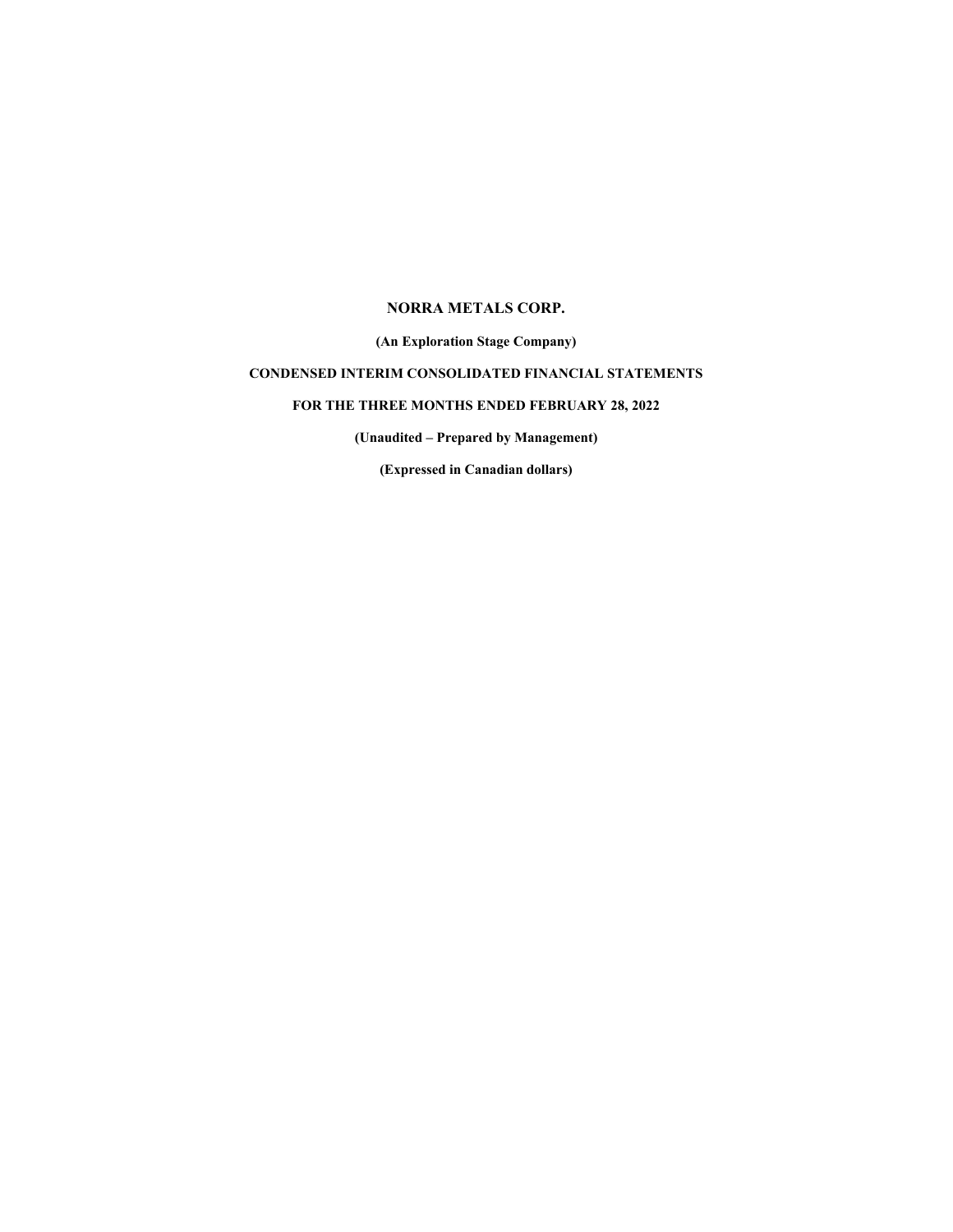# **NOTICE OF NO AUDITOR REVIEW OF INTERIM FINANCIAL STATEMENTS**

Under National Instrument 51-102, Part 4, subsection 4.3(3)(a), if an auditor has not performed a review of the interim financial statements, they must be accompanied by a notice indication that the financial statements have not been reviewed by an auditor.

The accompanying unaudited interim financial statements of the Company have been prepared by and are the responsibility of the Company's management.

The Company's independent auditor has not performed a review of these financial statements in accordance with standards established by the Charted Professional Accountants of Canada for a review of interim financial statements by an entity's auditor.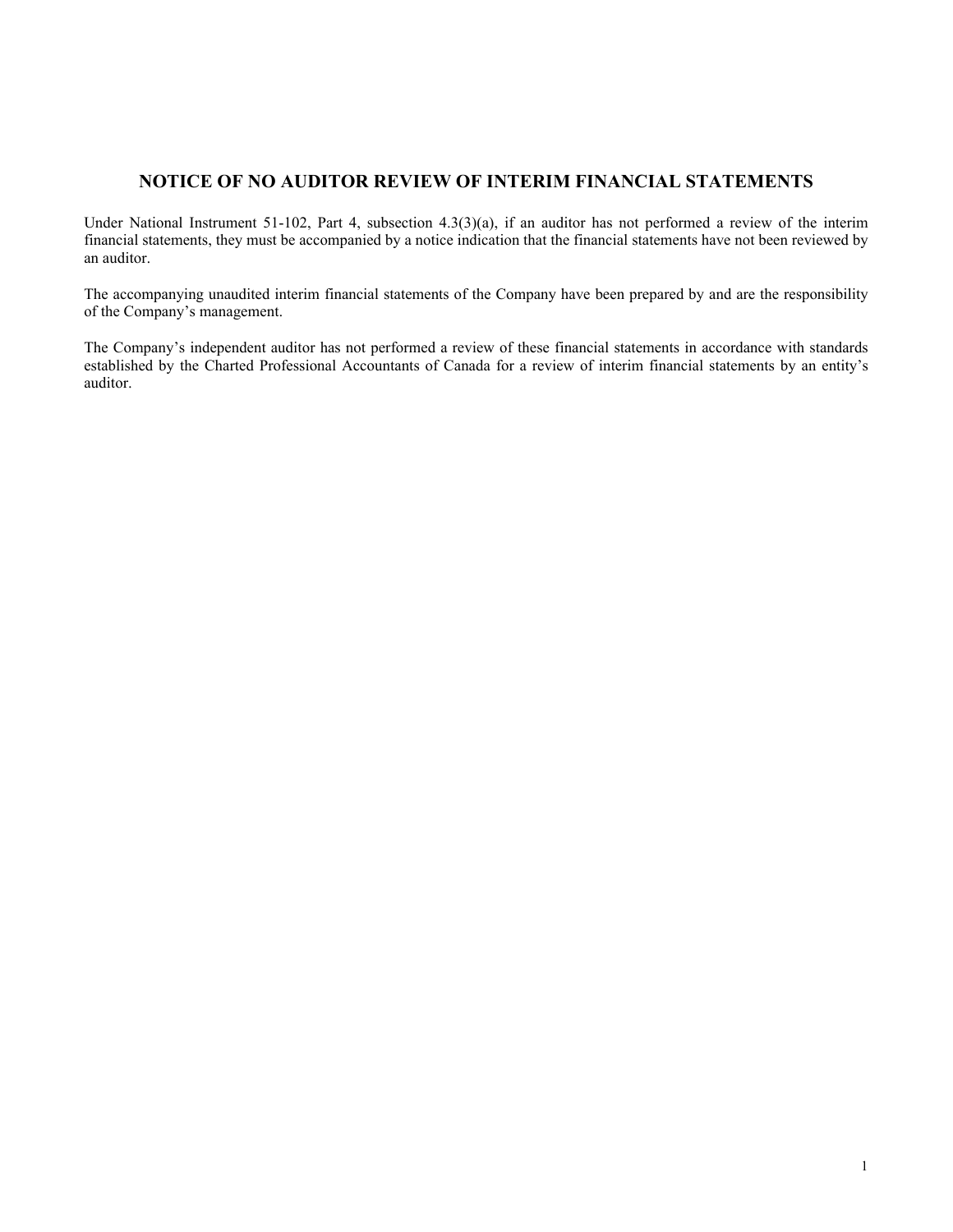### **NORRA METALS CORP.** (An Exploration Stage Company) CONDENSED INTERIM CONSOLIDATED STATEMENTS OF FINANCIAL POSITION (Expressed in Canadian dollars) (Unaudited – Prepared by Management)

|                                                           | February 28,<br>2022 |              |               | November 30,<br>2021 |  |  |
|-----------------------------------------------------------|----------------------|--------------|---------------|----------------------|--|--|
|                                                           |                      |              |               |                      |  |  |
| <b>ASSETS</b>                                             |                      |              |               |                      |  |  |
| <b>Current assets</b>                                     |                      |              |               |                      |  |  |
| Cash                                                      | \$                   | 211,858      | \$            | 27,580               |  |  |
| Prepaid expenses and deposits (Note 10)                   |                      | 34,248       |               | 3,051                |  |  |
| <b>Total current assets</b>                               |                      | 246,106      |               | 30,631               |  |  |
| <b>Non-current assets</b>                                 |                      |              |               |                      |  |  |
| Reclamation bond (Note 5)                                 |                      | 17,500       |               | 17,500               |  |  |
| <b>Total assets</b>                                       | \$                   | 263,606      | <sup>\$</sup> | 48,131               |  |  |
|                                                           |                      |              |               |                      |  |  |
| LIABILITIES AND SHAREHOLDERS' EQUITY (DEFICIENCY)         |                      |              |               |                      |  |  |
| <b>Current liabilities</b>                                |                      |              |               |                      |  |  |
| Accounts payable and accrued liabilities (Notes 6 and 10) | \$                   | 895,205      | <sup>\$</sup> | 618,182              |  |  |
| Loan payable (Notes 10)                                   |                      | 3,808        |               | 3,808                |  |  |
| <b>Total liabilities</b>                                  |                      | 899,013      |               | 621,990              |  |  |
|                                                           |                      |              |               |                      |  |  |
| <b>SHAREHOLDERS' DEFICIENCY</b>                           |                      |              |               |                      |  |  |
| Share capital (Note 7)                                    |                      | 12,316,695   |               | 12,316,695           |  |  |
| Reserves (Note 7)                                         |                      | 930,270      |               | 930,270              |  |  |
| Subscriptions received in advance (Note 7)<br>Deficit     |                      | 202,800      |               |                      |  |  |
|                                                           |                      | (14,085,172) |               | (13,820,824)         |  |  |
| Total shareholders' deficiency                            |                      | (635, 407)   |               | (573, 859)           |  |  |
| Total liabilities and shareholders' deficiency            | \$                   | 263,606      | \$            | 48,131               |  |  |

**Nature and continuance of operations** (Note 1) **Subsequent event** (Note 13)

## **Approved by the Board of Directors and authorized for issue on April 29, 2022:**

| "Minaz Devii" | Director. | "Tag Gill" | . Jirector |
|---------------|-----------|------------|------------|
| Minaz Devii   |           | Tag Gill   |            |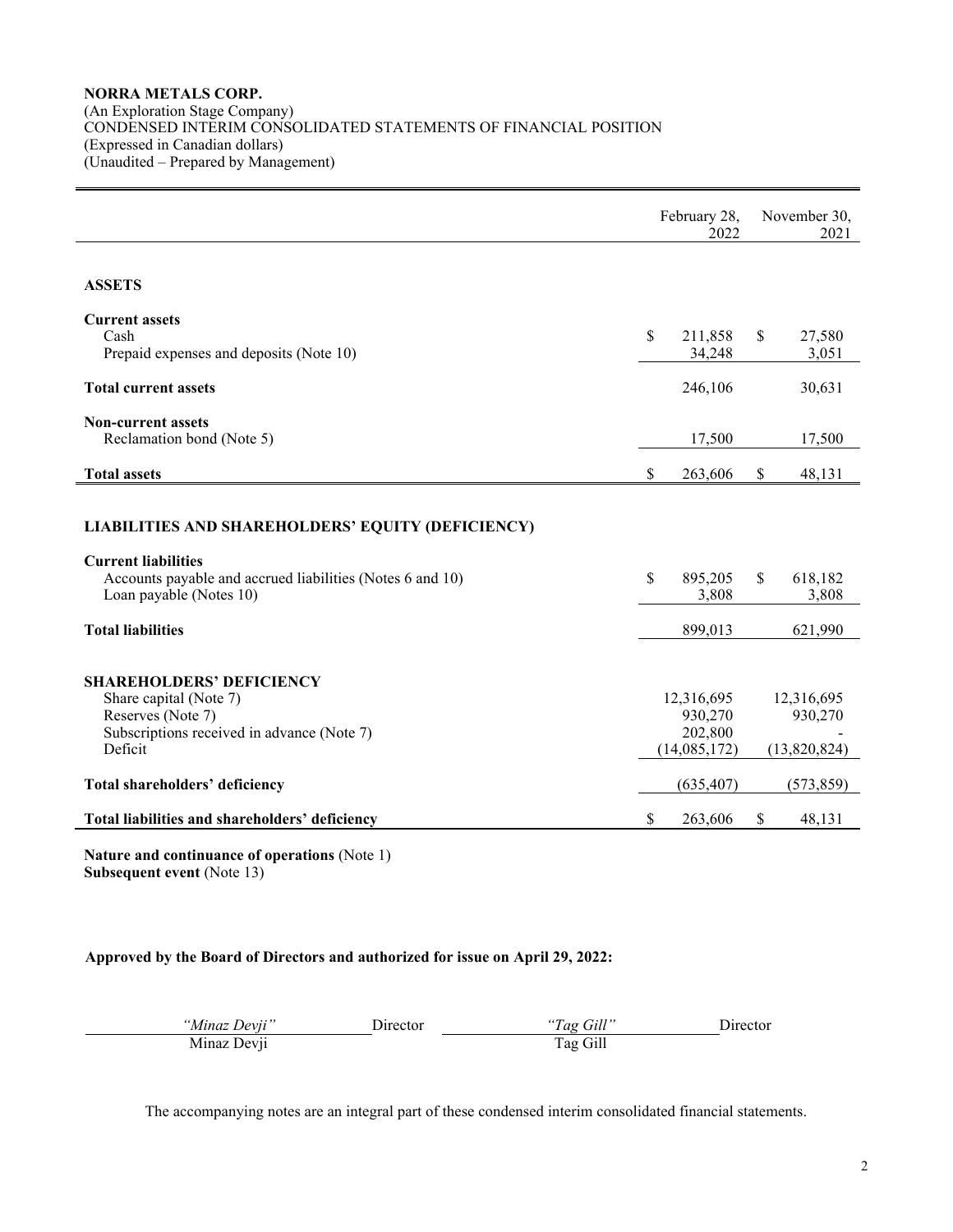## **NORRA METALS CORP.** (An Exploration Stage Company) CONDENSED INTERIM CONSOLIDATED STATEMENTS OF LOSS AND COMPREHENSIVE LOSS (Expressed in Canadian dollars) (Unaudited – Prepared by Management) FOR THE THREE MONTHS ENDED FEBRUARY 28,

|                                                                          |    | 2022        |     | 2021       |
|--------------------------------------------------------------------------|----|-------------|-----|------------|
| <b>EXPENSES</b>                                                          |    |             |     |            |
| Advertising, marketing and promotion                                     | \$ | 42,085      | -SS | 71,818     |
| Consulting, director, and management fees (Note 10)                      |    | 44,500      |     | 61,278     |
|                                                                          |    |             |     |            |
| Exploration and evaluation expenditures – Property specific (Note 5)     |    | 98.698      |     | 174,842    |
| Exploration and evaluation expenditures - General                        |    | 30,000      |     | 26,000     |
| Foreign exchange gain                                                    |    | (46)        |     | (18)       |
| Office and miscellaneous                                                 |    | 3.434       |     | 13.915     |
| Professional fees (Note 10)                                              |    | 34,339      |     | 45,606     |
| Transfer agent and filing fees                                           |    | 9,322       |     | 11,691     |
| Travel and entertainment                                                 |    | 2.016       |     | 1,367      |
| Loss and comprehensive loss for the period                               | S  | (264,348)   | -SS | (406,499)  |
|                                                                          |    |             |     |            |
| Basic and diluted loss per common share                                  | \$ | $(0.00)$ \$ |     | (0.00)     |
|                                                                          |    |             |     |            |
| Weighted average number of outstanding common shares – basic and diluted |    | 87,300,558  |     | 85,062,921 |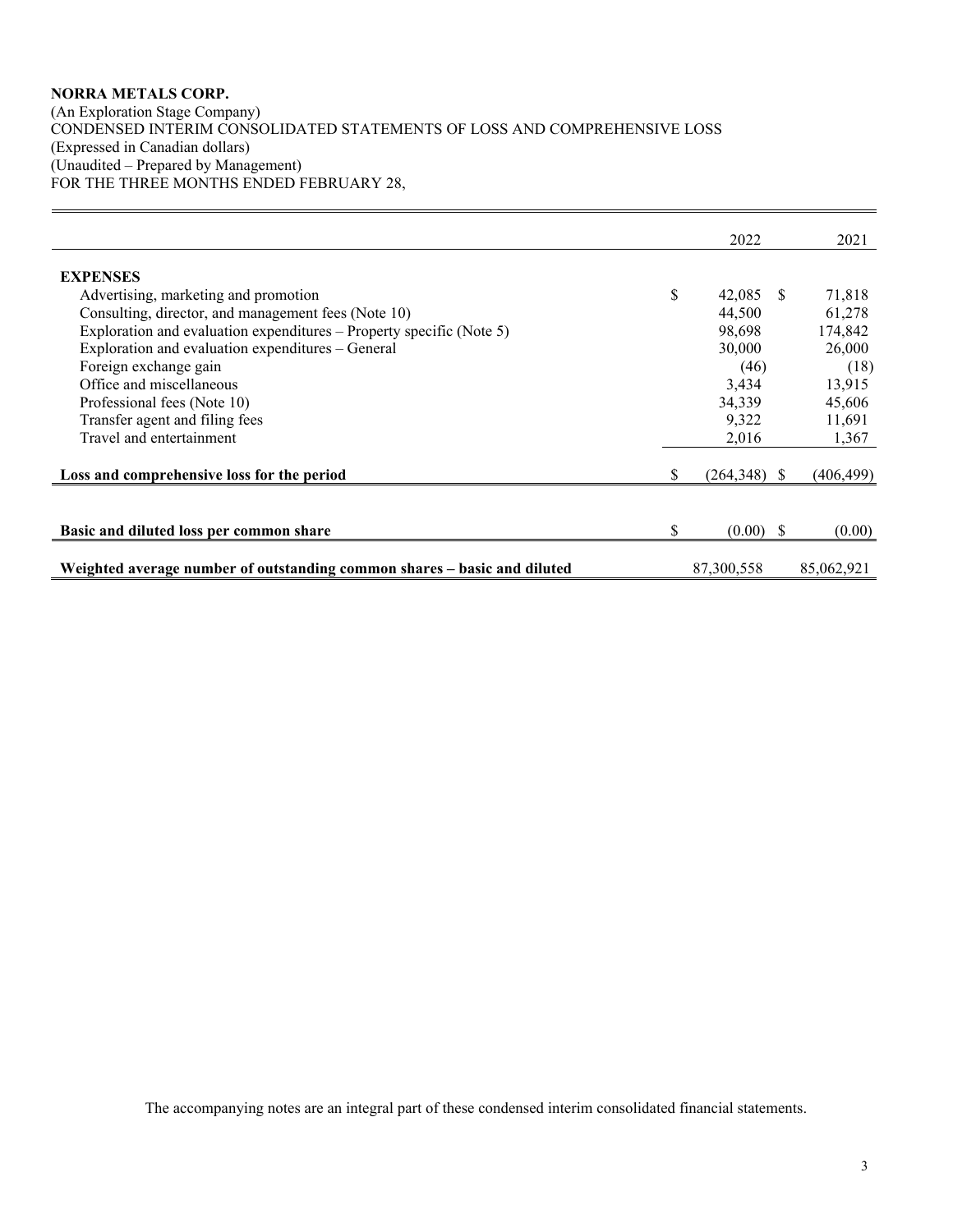## **NORRA METALS CORP.**

(An Exploration Stage Company) CONDENSED INTERIM CONSOLIDATED STATEMENTS OF CASH FLOWS (Expressed in Canadian dollars) (Unaudited – Prepared by Management) FOR THE THREE MONTHS ENDED FEBRUARY 28,

|                                                                                                                                                                                     |          | 2022                 |               | 2021                          |
|-------------------------------------------------------------------------------------------------------------------------------------------------------------------------------------|----------|----------------------|---------------|-------------------------------|
| <b>CASH FLOW FROM OPERATING ACTIVITIES</b><br>Loss for the period                                                                                                                   | \$       | (264,348)            | <sup>\$</sup> | (406, 499)                    |
| Changes in non-cash working capital items:<br>Increase in receivables<br>Decrease (increase) in prepaid expenses<br>Increase (decrease) in accounts payable and accrued liabilities |          | (31, 197)<br>277,023 |               | (2,226)<br>37,300<br>(4, 535) |
| Net cash used in operating activities                                                                                                                                               |          | (18, 522)            |               | (375,960)                     |
| <b>CASH FLOW FROM FINANCING ACTIVITIES</b><br>Subscription received in advance<br>Warrants exercised                                                                                |          | 202,800              |               | 262,500                       |
| Net cash provided by financing activities                                                                                                                                           |          | 202,800              |               | 262,500                       |
| Change in cash during the period                                                                                                                                                    |          | 184,278              |               | (113,460)                     |
| Cash, beginning of period                                                                                                                                                           |          | 27,580               |               | 532,625                       |
| Cash, end of period                                                                                                                                                                 | \$       | 211,858              | S             | 419,165                       |
| <b>Interest received</b><br><b>Interest paid</b>                                                                                                                                    | \$<br>\$ |                      | S             |                               |

**Supplemental disclosure with respect to cash flows** (Note 13)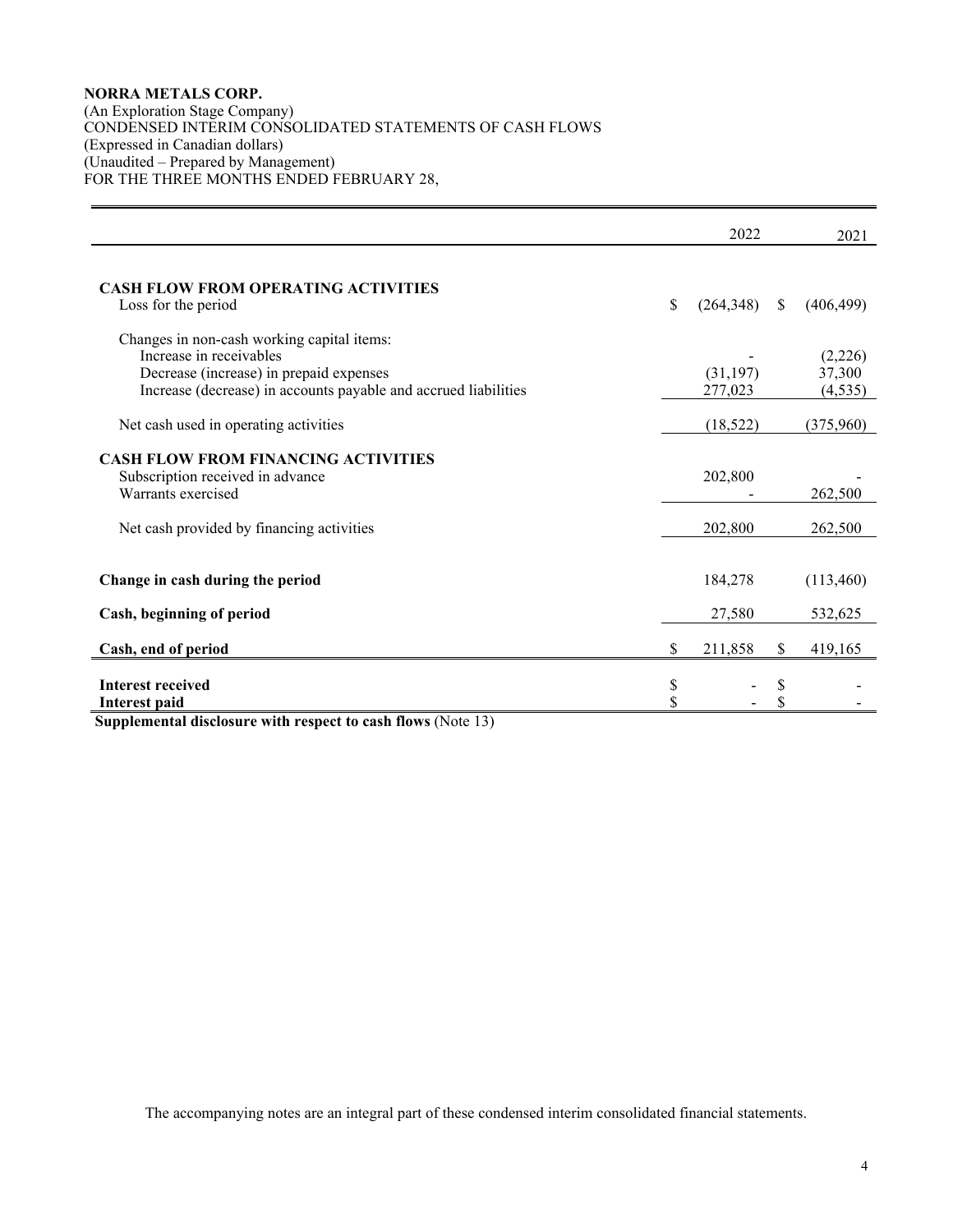## **NORRA METALS CORP.** (An Exploration Stage Company) CONDENSED INTERIM CONSOLIDATED STATEMENTS OF CHANGES IN SHAREHOLDERS' DEFICIENCY (Expressed in Canadian dollars) (Unaudited – Prepared by Management)

|                                                                                             | Common shares                                                                    | Share capital                                                                    |    | Reserves                 | Subscriptions<br>received in<br>advance          | Deficit                | Total<br>shareholders'<br>equity<br>(deficiency) |
|---------------------------------------------------------------------------------------------|----------------------------------------------------------------------------------|----------------------------------------------------------------------------------|----|--------------------------|--------------------------------------------------|------------------------|--------------------------------------------------|
| <b>Balance, November 30, 2020</b>                                                           | 84,675,558 \$                                                                    | 12,054,195                                                                       | S. | 880,887<br><sup>\$</sup> | $\overline{\phantom{0}}$                         | (12, 585, 752)<br>S    | 349,330<br><sup>S</sup>                          |
| Exercise of warrants<br>Loss and comprehensive loss for the period                          | 2,625,000                                                                        | 262,500                                                                          |    | $\overline{\phantom{0}}$ | $\qquad \qquad$                                  | (406, 499)             | 262,500<br>(406, 499)                            |
| Balance, February 28, 2021                                                                  | 87,300,558                                                                       | 12,316,695                                                                       |    | 880,887                  |                                                  | (12,992,251)           | 205,331                                          |
| Share-based compensation<br>Expiry of options<br>Loss and comprehensive loss for the period | $\overline{\phantom{a}}$<br>$\overline{\phantom{0}}$<br>$\overline{\phantom{0}}$ | $\overline{\phantom{a}}$<br>$\overline{\phantom{a}}$<br>$\overline{\phantom{0}}$ |    | 320,500<br>(271, 117)    | -<br>$\qquad \qquad$<br>$\overline{\phantom{0}}$ | 271,117<br>(1,099,690) | 320,500<br>(1,099,690)                           |
| <b>Balance, November 30, 2021</b>                                                           | 87,300,558                                                                       | 12,316,695                                                                       |    | 930,270                  |                                                  | (13,820,824)           | (573, 859)                                       |
| Subscriptions received in advance<br>Loss and comprehensive loss for the period             | $\overline{\phantom{a}}$<br>$\overline{\phantom{0}}$                             | $\overline{\phantom{0}}$                                                         |    | $\overline{\phantom{0}}$ | 202,800<br>$\overline{\phantom{0}}$              | (264, 348)             | 202,800<br>(264, 348)                            |
| Balance, February 28, 2022                                                                  | 87,300,558 \$                                                                    | 12,316,695                                                                       |    | 930,270<br>S             | 202,800                                          | (14,085,172)           | (635, 407)<br>S.                                 |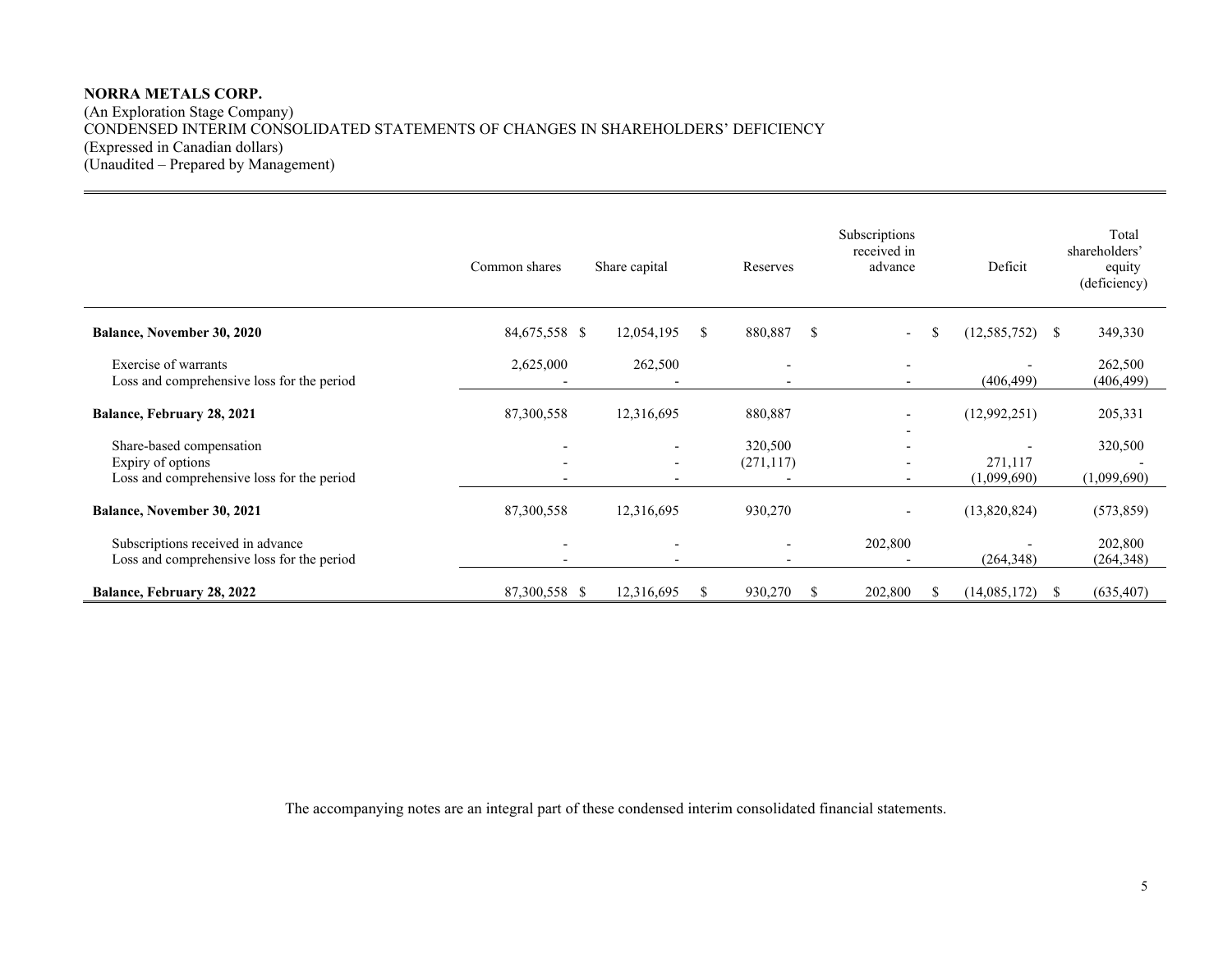### **NORRA METALS CORP.** (An Exploration Stage Company) NOTES TO THE CONDENSED INTERIM CONSOLIDATED FINANCIAL STATEMENTS (Expressed in Canadian dollars) (Unaudited – Prepared by Management) FOR THE THREE MONTHS ENDED FEBRUARY 28, 2022

#### **1. NATURE AND CONTINUANCE OF OPERATIONS**

Norra Metals Corp. (the "Company") is incorporated under the laws of the province of British Columbia, Canada on July 19, 2007 and its common shares are listed on the TSX Venture Exchange ("TSX-V"). The Company's principal business activities include the acquisition and exploration of resource properties.

The head office of the Company is located at Suite 510 - 580 Hornby Street, Vancouver, BC, Canada, V6C 3B6. The registered address and records office of the Company is located at Suite 1400 - 1125 Howe Street, Vancouver, BC, Canada, V6Z 2K8.

#### Going concern of operations

These condensed interim consolidated financial statements are prepared on a going concern basis which assumes that the Company will be able to realize its assets and discharge its liabilities in the normal course of business for the foreseeable future. The Company has incurred losses from inception and does not currently have the financial resources to sustain operations in the long-term.

As at February 28, 2022 the Company had an accumulated deficit of \$14,085,172 and has incurred losses since inception. These material uncertainties may raise substantial doubt about the Company's ability to continue as a going concern. The continuing operations of the Company are dependent upon obtaining necessary financing to meet the Company's commitments as they come due and to finance the future exploration and development of the Company's mineral assets, economically recoverable reserves, securing and maintaining title and beneficial interest in the properties and upon future profitable production. Failure to continue as a going concern would require that assets and liabilities be recorded at their liquidation values, which might differ significantly from their carrying values.

|                         | February 28,<br>2022 | November 30,<br>2021 |
|-------------------------|----------------------|----------------------|
| Deficit                 | $(14,085,172)$ \$    | (13,820,824)         |
| Working capital deficit | (652,907)            | (591, 359)           |

In March 2020, the World Health Organization declared coronavirus COVID-19 a global pandemic. This contagious disease outbreak, which has continued to spread, and any related adverse public health developments, has adversely affected workforces, economies, and financial markets globally, potentially leading to an economic downturn. It is not possible for the Company to predict the duration or magnitude of the adverse results of the outbreak and its effects on the Company's business or ability to raise funds.

#### **2. BASIS OF PREPARATION**

#### **Statement of compliance**

These condensed interim financial statements have been prepared in accordance with International Accounting Standards ("IAS") 34, "Interim Financial Reporting" using accounting policies consistent with International Financial Reporting Standards ("IFRS") as issued by the International Accounting Standards Board ("IASB") and interpretations issued by the International Financial Reporting Interpretations Committee ("IFRIC").

These condensed interim consolidated financial statements were authorized for issue in accordance with a resolution from the Board of Directors on April 29, 2022.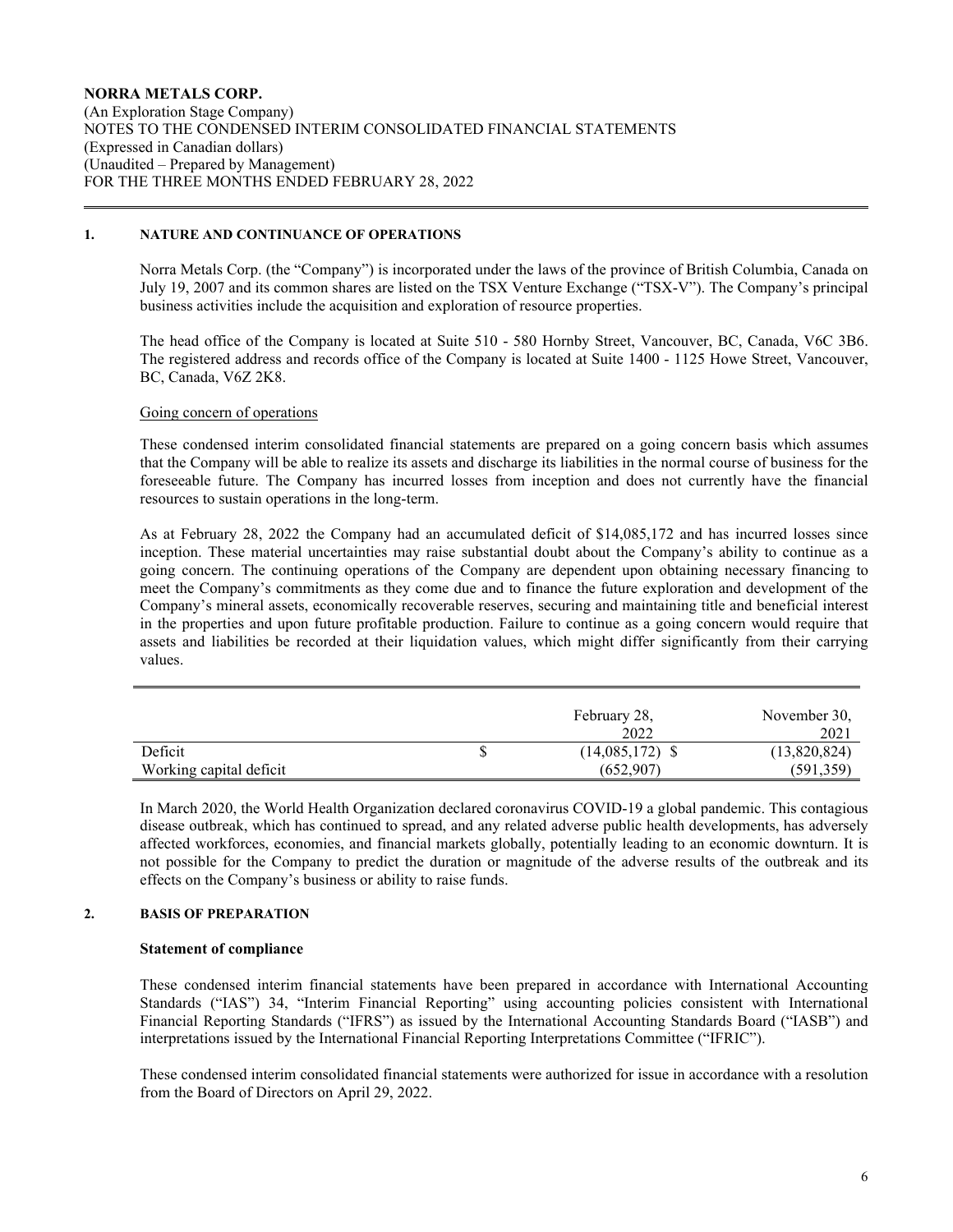## **2. BASIS OF PREPARATION** (cont'd...)

#### **Basis of presentation**

These condensed interim consolidated financial statements have been prepared on a historical cost basis, except for certain financial instruments which are stated at their fair value. In addition, these condensed interim consolidated financial statements have been prepared using the accrual basis of accounting except for cash flow information. All dollar amounts presented are in Canadian dollars, which is the functional currency of the Company, unless otherwise specified. All amounts are rounded to the nearest dollar.

These condensed interim consolidated financial statements include the financial statements of the Company and the entities controlled by the Company. The financial statements of subsidiaries are included in the condensed interim consolidated financial statements from the date that control commences until the date that control ceases. All significant intercompany transactions and balances have been eliminated.

The condensed interim consolidated financial statements include the financial information of the Company and its subsidiaries listed in the following table:

|                    |               | Country of Ownership Interest at | Ownership Interest at |                        |
|--------------------|---------------|----------------------------------|-----------------------|------------------------|
| Name of Subsidiary | Incorporation | <b>February 28, 2022</b>         | November 30, 2021     | Principal Activity     |
| Norra Metals 3 AS  | Norway        | 100%                             | 100%                  | <b>Holding Company</b> |

During the year ended November 30, 2021, the Company transferred ownership of Norra Metals AS (Note 4).

#### **Significant accounting judgments and critical accounting estimates**

The preparation of these consolidated financial statements in conformity with IFRS requires estimates and assumptions that affect the amounts reported in these condensed interim financial statements.

Significant accounting judgments that management has made in the process of applying accounting policies and that have the most significant effect on the amounts recognized in the condensed interim financial statements include, but are not limited to, the following:

i) Determination and assessment of the Company's ability to continue going concern (Note 1); and

Key assumptions concerning the future and other key sources of estimation uncertainty that have a significant risk of resulting in a material adjustment to the carrying amount of assets and liabilities within the next financial year include, but are not limited to, the following:

i) Deferred income taxes – The Company is periodically required to estimate the tax basis of assets and liabilities. Where applicable tax laws and regulations are either unclear or subject to varying interpretations, it is possible that changes in these estimates could occur that materially affect the amounts of deferred income tax assets and liabilities recorded in the financial statements. Changes in deferred tax assets and liabilities generally have a direct impact on earnings in the period that the changes occur. Each period, the Company evaluates the likelihood of whether some portion or all of each deferred tax asset will not be realized. This evaluation is based on historic and future expected levels of taxable income, the pattern and timing of reversals of taxable temporary timing differences that give rise to deferred tax liabilities, and tax planning initiatives; and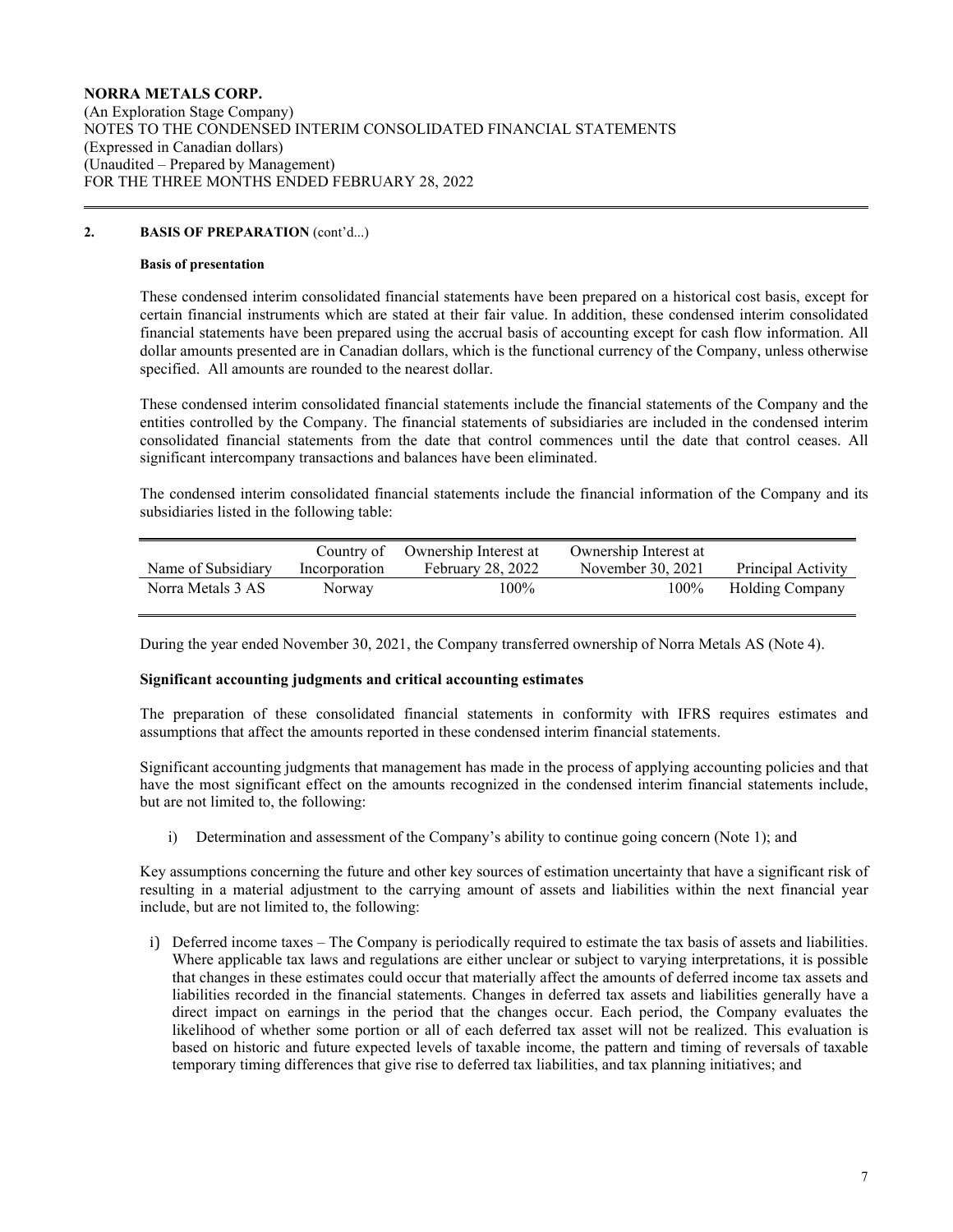## **2. BASIS OF PREPARATION** (cont'd...)

## **Significant accounting judgments and critical accounting estimates** (cont'd)

#### **3. SIGNIFICANT ACCOUNTING POLICIES**

#### **Resource properties – exploration and evaluation expenditures**

The Company expenses exploration and evaluation expenditures as incurred. Exploration and evaluation expenditures include acquisition cost of mineral properties, property option payments and evaluation activities. Once a project has been established as commercially viable and technically feasible, related development expenditures are capitalized. This includes costs incurred in preparing the site for mining operations. Capitalization ceases when the mine is capable of commercial production, with the exception of development costs that give rise to a future benefit.

#### **Subsidiaries**

Subsidiaries are entities over which the Company has control. Control exists when the Company possesses power over an investee, has exposure to variable returns from the investee and has the ability to use its power over the investee to affects its returns. Subsidiaries are fully consolidated from the date control is transferred to the Company and are de-consolidated from the date control ceases.

#### **Provision for environmental rehabilitation**

The Company recognizes liabilities for statutory, contractual, constructive or legal obligations associated with the retirement of exploration and evaluation assets and equipment, when those obligations result from the acquisition, construction, development or normal operation of the assets. The net present value of future rehabilitation cost estimates arising from the decommissioning of plant and other site preparation work is capitalized to mining assets along with a corresponding increase in the rehabilitation provision in the period incurred. Discount rates using a pretax rate that reflect the time value of money are used to calculate the net present value. The rehabilitation asset is depreciated on the same basis as mining assets.

The Company's estimates of reclamation costs could change as a result of changes in regulatory requirements, discount rates and assumptions regarding the amount and timing of the future expenditures. These changes are recorded directly to mining assets with a corresponding entry to the rehabilitation provision. The Company's estimates are reviewed annually for changes in regulatory requirements, discount rates, effects of inflation and changes in estimates.

Changes in the net present value, excluding changes in the Company's estimates of reclamation costs, are charged to profit or loss for the year. As at February 28, 2022 and 2021, the Company has determined that it does not have any decommissioning obligations.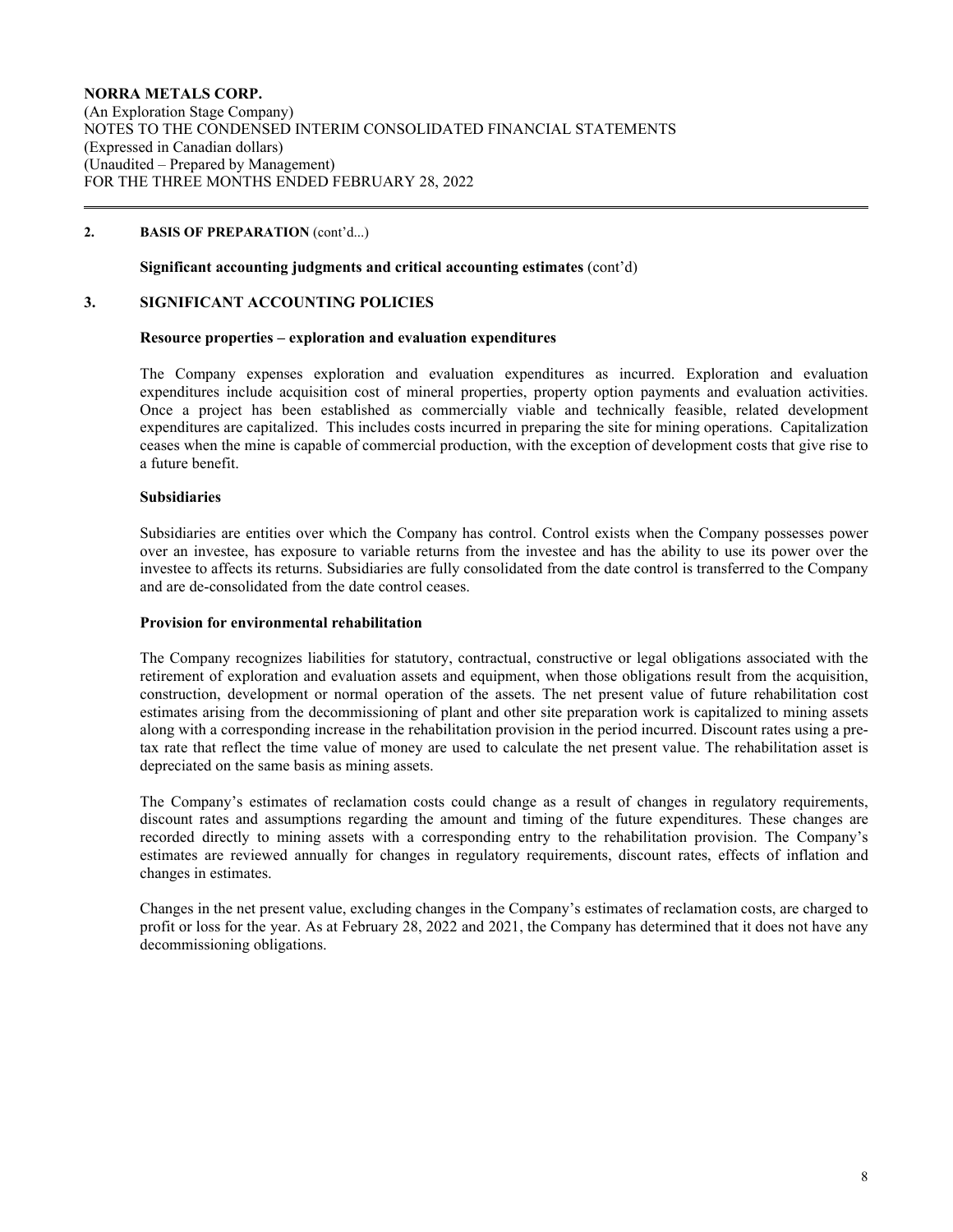## **3. SIGNIFICANT ACCOUNTING POLICIES** (cont'd)

#### **Financial instruments**

#### Financial assets

The Company classifies tis financial assets in the following categories: at fair value through profit or loss ("FVTPL"), at fair value through other comprehensive income ("FVTOCI") or at amortized cost. The classification depends on the purpose for which the financial assets were acquired. Management determines the classification of its financial assets at initial recognition.

#### *Financial assets at FVTPL*

Financial assets carried at FVTPL are initially recorded at fair value and transaction costs are expensed in the income statement. Realized and unrealized gains and losses arising from changes in the fair value of the financial asset held at FVTPL are included in the income statement in the period in which they arise.

#### *Financial assets at FVTOCI*

Investments in equity instruments at FVTOCI are initially recognized at fair value plus transaction costs. Subsequently they are measured at fair value, with gains and losses arising from changes in fair value recognized in other comprehensive income. There is no subsequent reclassification of fair value gains and losses to profit or loss following the derecognition of the investment. The Company does not have any financial assets classified as FVTOCI.

#### *Financial assets at amortized cost*

Financial assets at amortized cost are initially recognized at fair value and subsequently carried at amortized cost less any impairment. They are classified as current assets or non-current assets based on their maturity date.

Financial assets are derecognized when they mature or are sold, and substantially all the risks and rewards of ownership have been transferred. Gains and losses on derecognition of financial assets classified as FVTPL or amortized cost are recognized in the income statement. Gains or losses on financial assets classified as FVTOCI remain within accumulated other comprehensive income.

The Company has classified its cash at fair value through profit and loss. The Company's receivables are classified at amortized cost.

#### Financial liabilities

The Company classifies its financial liabilities into one of two categories as follows:

*Fair value through profit or loss*: This category comprises derivatives, or liabilities acquired or incurred principally for the purpose of selling or repurchasing it in the near term. They are carried in the statement of financial position at fair value with changes in fair value recognized in the statement of loss and comprehensive loss.

*Amortized cost:* This category includes all other liabilities, all of which are recognized at amortized cost. The Company's accounts payable and accrued liabilities, and loan payable are classified at amortized cost.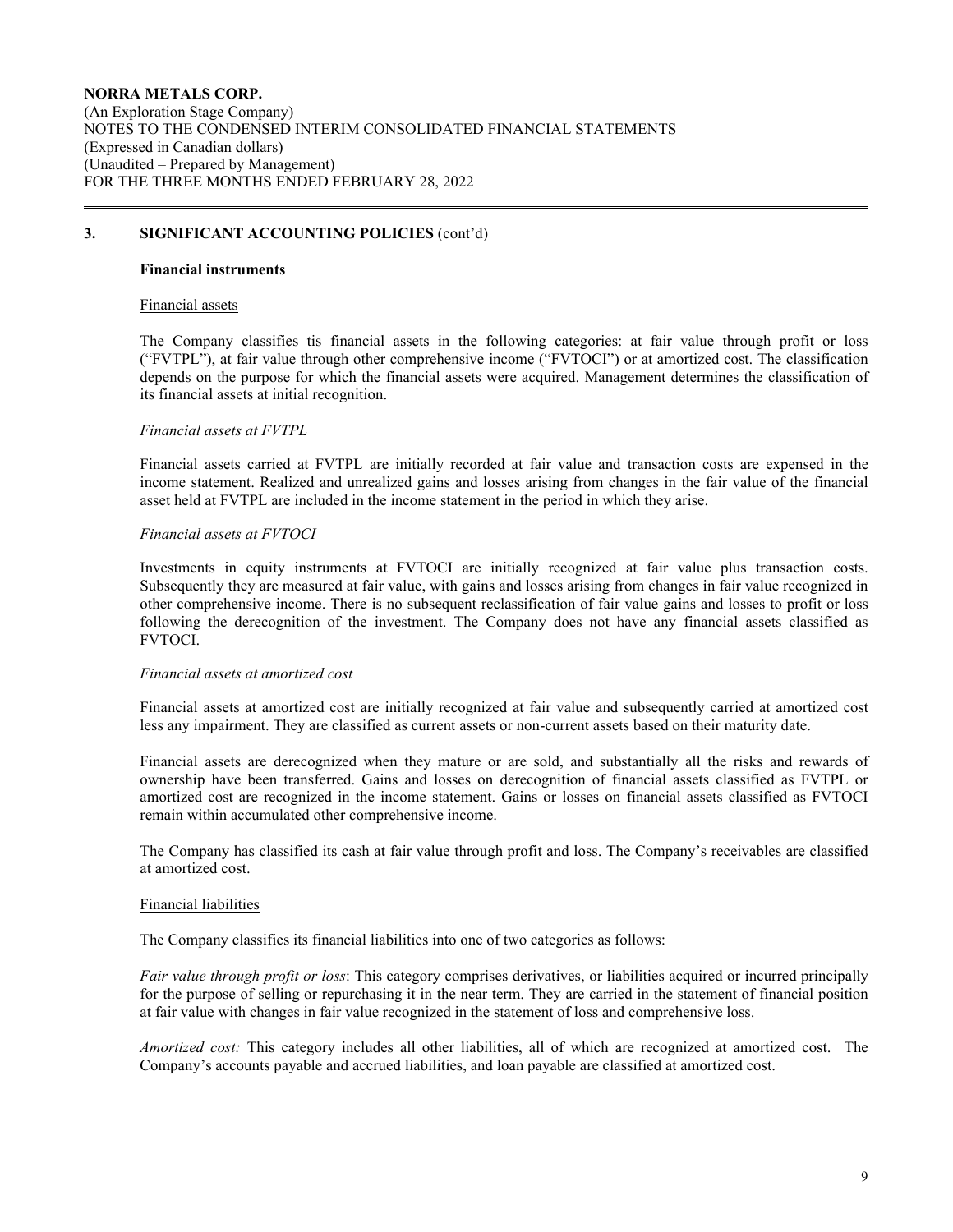## **3. SIGNIFICANT ACCOUNTING POLICIES** (cont'd...)

### **Financial instruments** (cont'd...)

Financial instruments that are measured at fair value use inputs, which are classified within a hierarchy that prioritizes their significance. The three levels of the fair value hierarchy are:

Level 1 – Unadjusted quoted price in active markets for identical assets or liabilities; Level 2 – Inputs other than quoted prices that are observables for the asset or liability either directly or indirectly; and Level 3 – Inputs that are not based on observable market data.

## *Impairment of financial assets*

The Company assesses at each reporting date whether a financial asset is impaired.

The Company recognizes a loss allowance for expected credit losses on financial assets that are measured at amortized cost. At each reporting date, the loss allowance for the financial asset is measured at an amount equal to the lifetime expected credit losses if the credit risk on the financial asset has increased significantly since initial recognition. If at the reporting date, the financial asset has not increased significantly since initial recognition, the loss allowance is measured for the financial asset at an amount equal to twelve month expected credit losses. For trade receivables the Company applies the simplified approach to providing for expected credit losses, which allows the use of a lifetime expected loss provision. Impairment losses on financial assets carried at amortized cost are reversed in subsequent periods if the amount of the loss decreases and the decrease can be objectively related to an event occurring after the impairment was recognized.

#### **Share-based compensation**

The Company grants stock options to acquire common shares of the Company to directors, officers, employees and consultants. An individual is classified as an employee when the individual is an employee for legal or tax purposes, or provides services similar to those performed by an employee.

The fair value of stock options is measured on the date of grant, using the Black-Scholes option pricing model, and is expensed over the vesting terms. Consideration paid for the shares on the exercise of stock options is credited to share capital. When vested options are forfeited or are not exercised at the expiry date the amount previously recognized in reserves is transferred to accumulated losses (deficit). The Company estimates a forfeiture rate and adjusts the corresponding expense each period based on an updated forfeiture estimate.

In situations where equity instruments are issued to non-employees and some or all of the goods or services received by the Company as consideration cannot be specifically identified, they are measured at the fair value of the sharebased compensation. Otherwise, share-based compensation are measured at the fair value of goods or services received.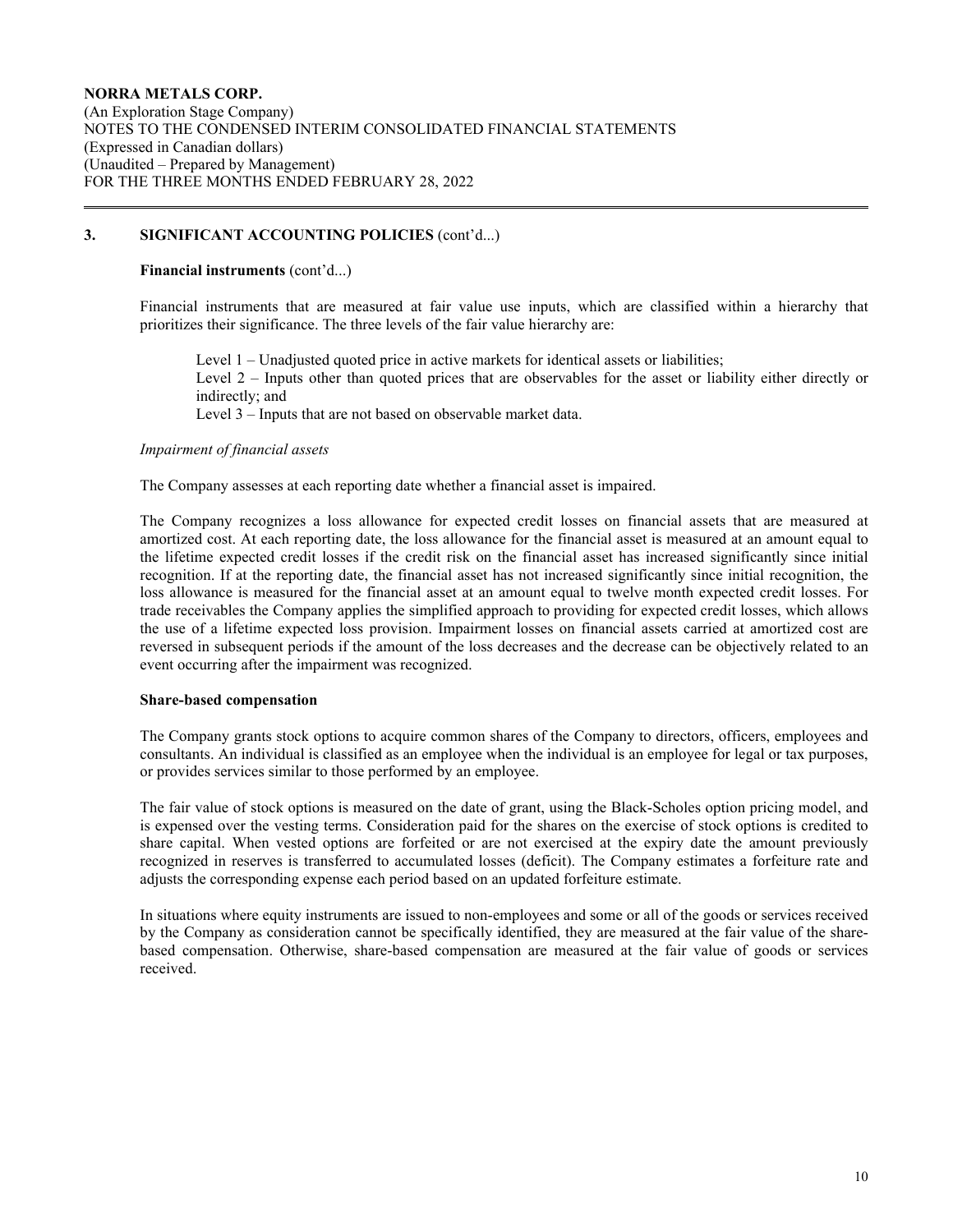## **3. SIGNIFICANT ACCOUNTING POLICIES** (cont'd...)

#### **Share capital**

The Company engages in equity financing transactions to obtain the funds necessary to continue operations and explore and evaluate resource properties. These equity financing transactions may involve issuance of common shares or units. A unit comprises a certain number of common shares and a certain number of share purchase warrants. Depending on the terms and conditions of each equity financing agreement, the warrants are exercisable into additional common shares prior to expiry at a price stipulated by the agreement. Warrants that are part of units are valued using the residual value method which involves comparing the selling price of the units to the Company's share price on the announcement date of the financing. The market value is then applied to the common share, and any residual amount is assigned to the warrants.

In situations where share capital is issued, or received, as non-monetary consideration and the fair value of the asset received, or given up, is not readily determinable, the fair market value of the shares is used to record the transaction. The fair market value of the shares issued, or received, is based on the trading price of those shares on the date of the agreement to issue shares.

## **Loss per share**

The Company recognizes the dilutive effect on loss per share based on the use of the proceeds that could be obtained upon exercise of options, warrants and similar instruments. It assumes that the proceeds would be used to purchase common shares at the average market price during the period. For the periods presented, this calculation proved to be anti-dilutive. Basic loss per share is calculated using the weighted average number of common shares outstanding during the period.

#### **Share issuance costs**

Share issue costs are deferred and charged directly to share capital on completion of the related equity financing. If the financing is not completed, share issue costs are charged to profit or loss. Costs directly identifiable with the raising of capital will be charged against share capital.

#### **Income taxes**

Income tax is recognized in profit or loss except to the extent that it relates to items recognized directly in equity, in which case it is recognized in equity. Current tax expense is the expected tax payable on the taxable income for the year, using tax rates enacted or substantively enacted at year end, adjusted for amendments to tax payable with regards to previous years.

Deferred tax is recorded by providing for temporary differences, between the carrying amounts of assets and liabilities for financial reporting purposes and the amounts used for taxation purposes. The following temporary differences are not provided for: goodwill not deductible for tax purposes; the initial recognition of assets or liabilities that affect neither accounting or taxable loss; and differences relating to investments in subsidiaries to the extent that they will probably not reverse in the foreseeable future. The amount of deferred tax provided is based on the expected manner of realization or settlement of the carrying amount of assets and liabilities, using tax rates enacted or substantively enacted at the consolidated statement of financial position date.

A deferred tax asset is recognized only to the extent that it is probable that future taxable profits will be available against which the asset can be utilized.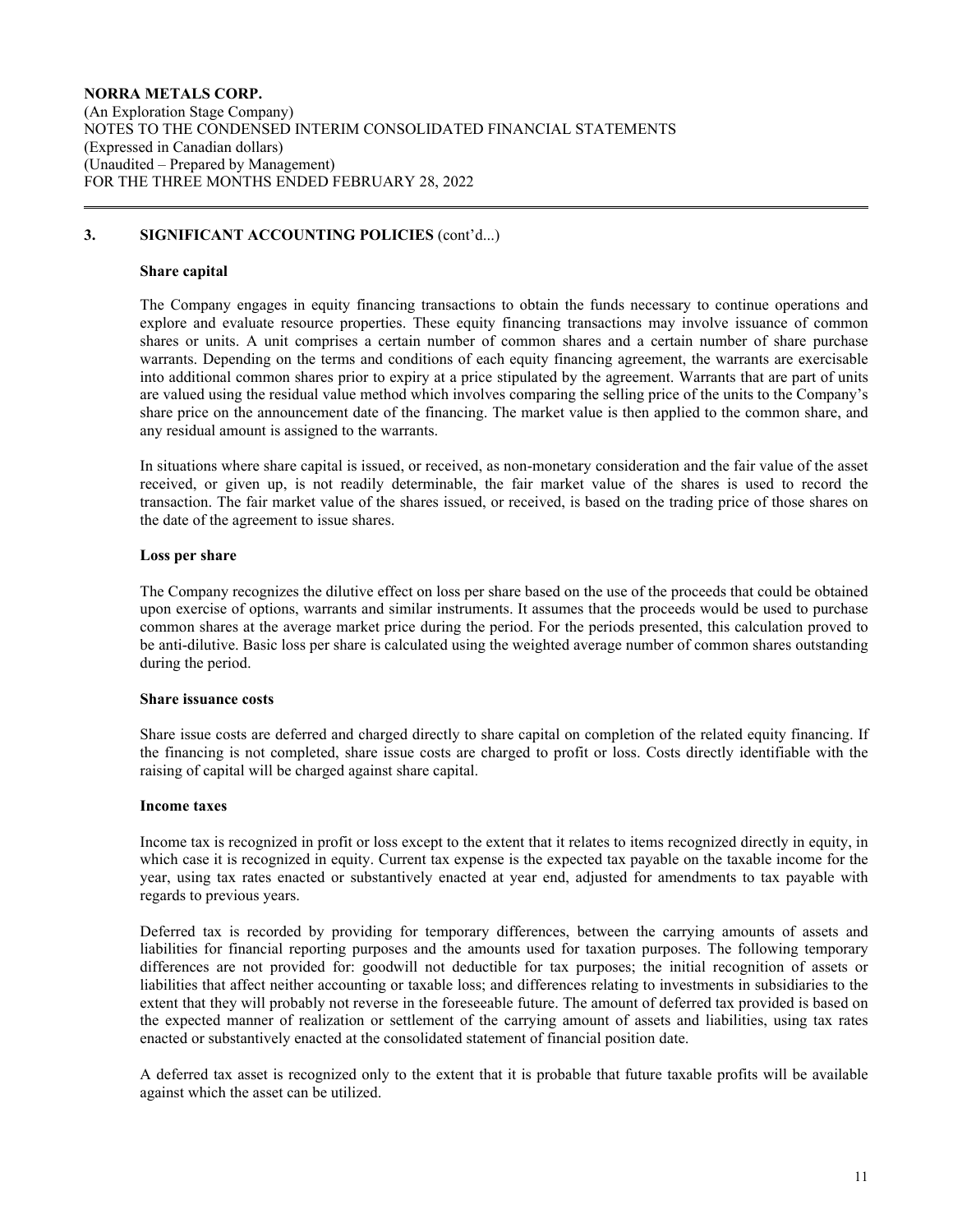## **3. SIGNIFICANT ACCOUNTING POLICIES** (cont'd...)

#### **Income taxes** (cont'd...)

Additional income taxes that arise from the distribution of dividends are recognized at the same time as the liability to pay the related dividend. Deferred tax assets and liabilities are offset when there is a legally enforceable right to set off current tax assets against current tax liabilities and when they relate to income taxes levied by the same taxation authority and the Company intends to settle its current tax assets and liabilities on a net basis.

## **Newly adopted accounting policy**

There were no new pronouncement that would have any significant effect on these condensed interim consolidated financial statements during the period ended February 28, 2022.

## **Accounting standards and amendments issued but not yet adopted**

The Company has performed an assessment of new standards issued by the IASB that are not yet effective and has determined that any new standards that have been issued would have no or very minimal impact on the Company's consolidated financial statements.

## **4. SALE OF SUBSIDARIES**

During the year ended November 30, 2021, the Company sold all of the outstanding shares of its subsidiary, Norra Metals AS, that were acquired in fiscal 2019 (note 5). In consideration, the Company received US\$1, which resulted in a loss of \$3,447. Norra Metals AS did not hold any mineral property claims.

As at the date of the disposition, the subsidiary did not have any assets and liabilities associated with the disposal.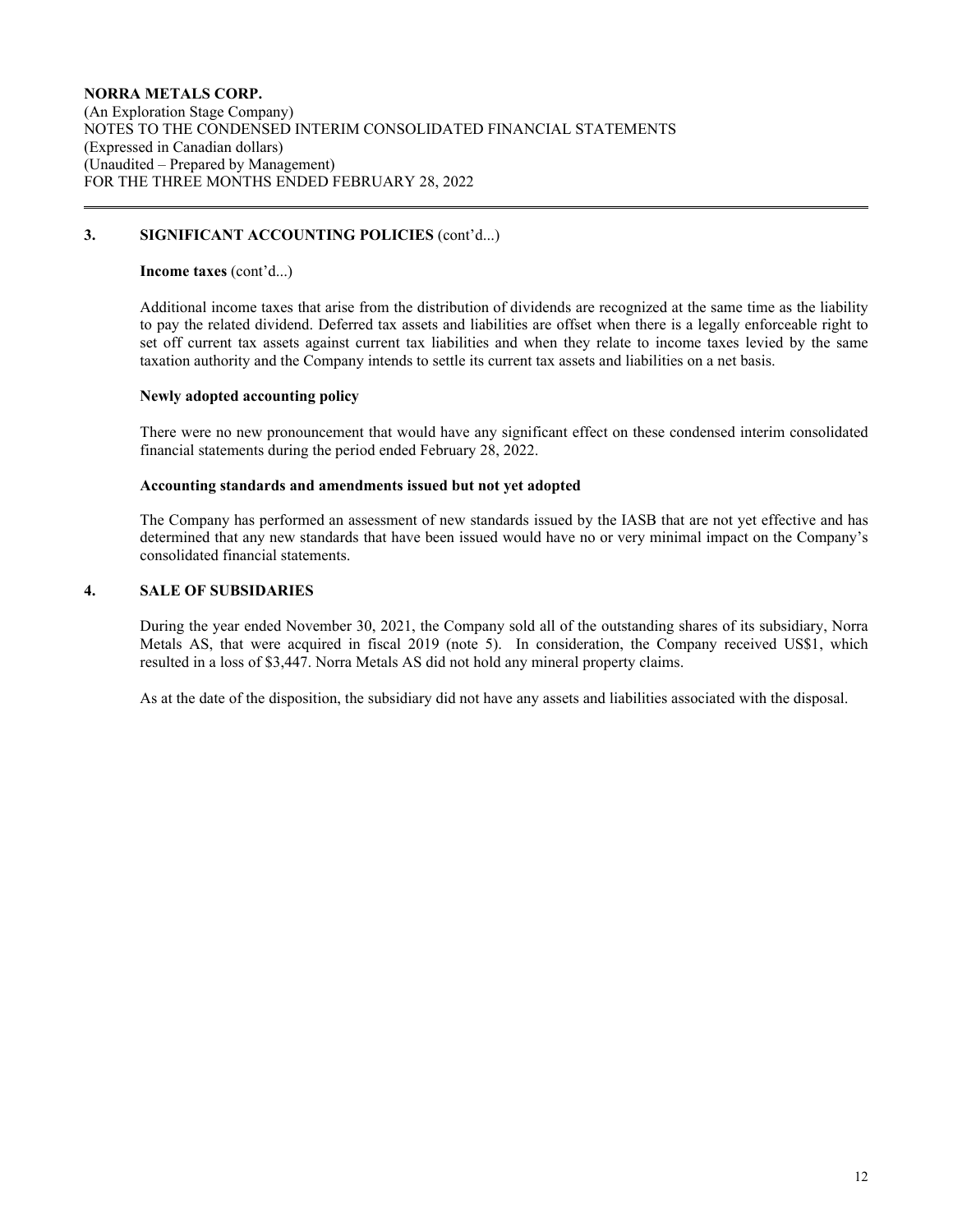## **NORRA METALS CORP.** (An Exploration Stage Company) NOTES TO THE CONDENSED INTERIM CONSOLIDATED FINANCIAL STATEMENTS (Expressed in Canadian dollars) (Unaudited – Prepared by Management) FOR THE THREE MONTHS ENDED FEBRUARY 28, 2022

# **5. RESOURCE PROPERTIES**

 $\overline{a}$ 

|                                                                               | <b>Bleikvassli</b><br>Property |    | Meraker<br>Property |    | Total   |
|-------------------------------------------------------------------------------|--------------------------------|----|---------------------|----|---------|
| Exploration and evaluation costs during the period ended<br>February 28, 2022 |                                |    |                     |    |         |
| Acquisition costs                                                             | 12.178                         | S  | 12,179              | \$ | 24,357  |
| Geological and consulting                                                     | 41,713                         |    | 32,628              |    | 74,341  |
|                                                                               | 53,891                         | \$ | 44,807              | \$ | 98,698  |
| Exploration and evaluation costs during the year ended<br>November 30, 2021   |                                |    |                     |    |         |
| Acquisition costs                                                             | 25,457                         | S. | 25.458              | S  | 50,915  |
| Geological and consulting                                                     | 36,749                         |    | 93,009              |    | 129,758 |
|                                                                               | 62,206                         |    | \$118,467           | \$ | 180,673 |

During the year ended November 30, 2021, the Company was denied exploration tax credits of \$55,768 and recorded the amount to profit and loss as an expense.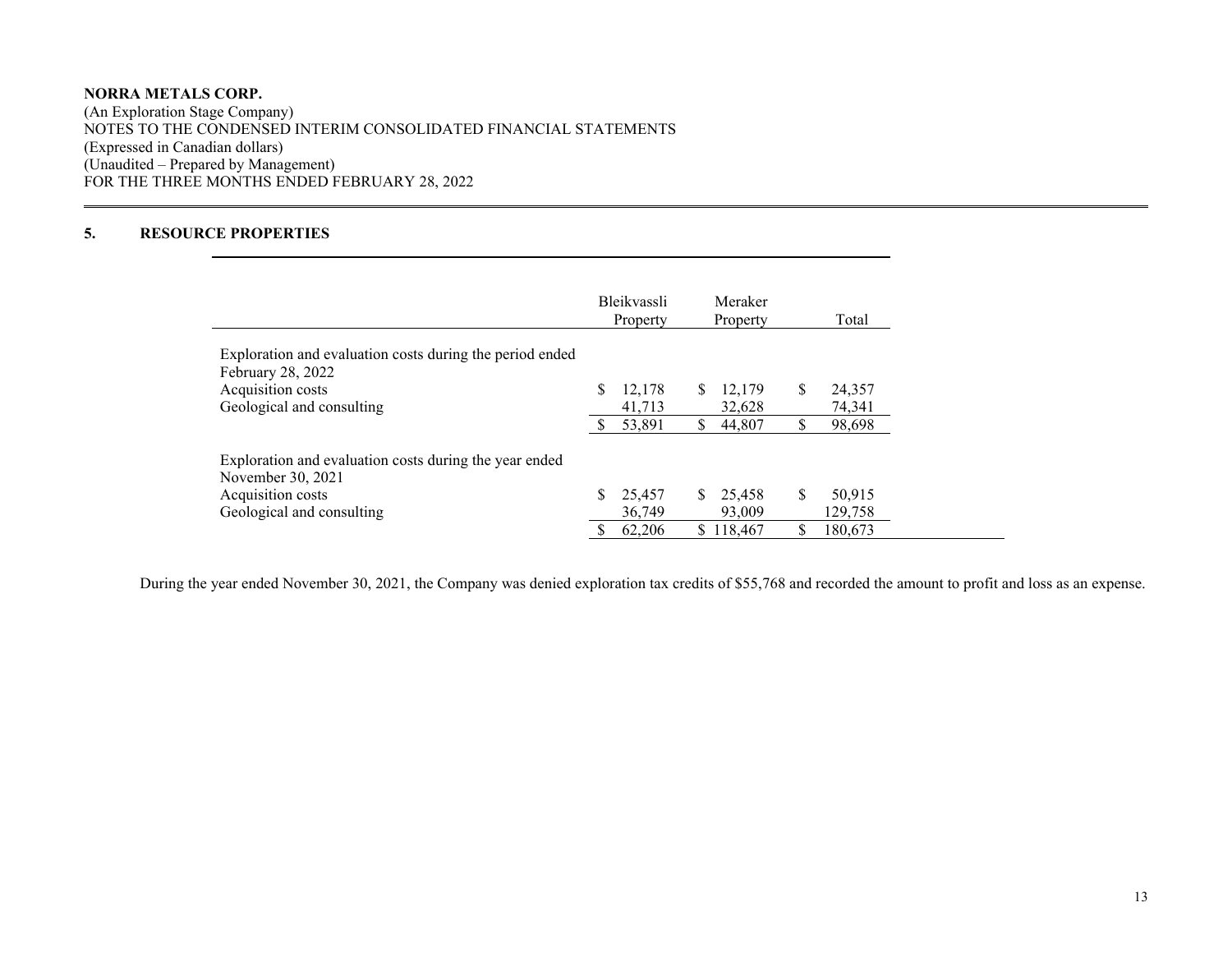## **5. RESOURCE PROPERTIES** (cont'd...)

## **Pyramid Copper, Canada**

The Company holds a 100% interest in mineral claims collectively known as the Pyramid Copper Property, located in northern British Columbia, Canada.

At February 28, 2022, the Company had a reclamation bond with the B.C. Ministry of Energy and Mines for the Pyramid Copper Property in the amount of \$17,500 (November 30, 2021 - \$17,500).

### **Scandinavian Projects, Norway and Sweden**

On December 12, 2018, the Company entered into a purchase and sale agreement with EMX Royalty Corporation ("EMX"), and amended in December 28, 2018, to acquire 100% interest in Bleikvassli, Sagvoll and Meraker polymetallic projects in Norway, and Bastutrask polymetallic project in Sweden.

To acquire the properties, the Company issued 4,808,770 common shares which represented a 9.9% equity ownership in the Company and had the continuing obligation to issue additional shares to maintain 9.9% interest, at no additional cost to EMX, until the Company has raised CDN\$5,000,000 in equity; thereafter EMX will have the right to participate pro-rata in future financings at its own costs to maintain its 9.9% interest. There is an additional provision that requires the Company to raise and spend \$2,000,000 within a 24-months period, otherwise the 9.9% interest equity ownership shall be increased to 14.9% continuing equity interest (up to a maximum of 21,350,956 common shares). Pursuant to an amendment agreement signed during the year ended November 30, 2021, the \$2,000,000 spending requirement was extended to February 15, 2022 (below).

As of February 28, 2022, a total of 8,365,555 common shares (valued at \$889,507) of the Company were issued to EMX due to the above obligations.

EMX has also been granted a 3% net smelter return ("NSR") royalty on each of the properties, of which 1% NSR royalty may be purchased by the Company on or before the sixth anniversary of the closing date in 0.5% increments for a total of \$2,500,000 in cash or shares.

EMX will receive annual advance royalty ("AAR") payments of \$20,000 for each of the properties commencing on the second anniversary of the closing, with each AAR payment increasing by \$5,000 per year until reaching \$60,000 per year, except that the Company may forgo AAR payments on two of the four properties in years two and three. Once reaching \$60,000, AAR payments will be adjusted each year according to the Consumer Price Index (as published by the U.S. Department of Labor, Bureau of Labor Statistics).

EMX Royalty will receive a 0.5% NSR royalty on any new mineral exploration projects generated by the Company in Sweden or Norway, excluding projects acquired from a third party containing a mineral resource or reserve or an existing mining operation. EMX has the right to nominate one seat on the Board of Directors of the Company.

During the year ended November 30, 2021, the Company disposed of its subsidiary, Norra Metals AS (notes 2 and 4).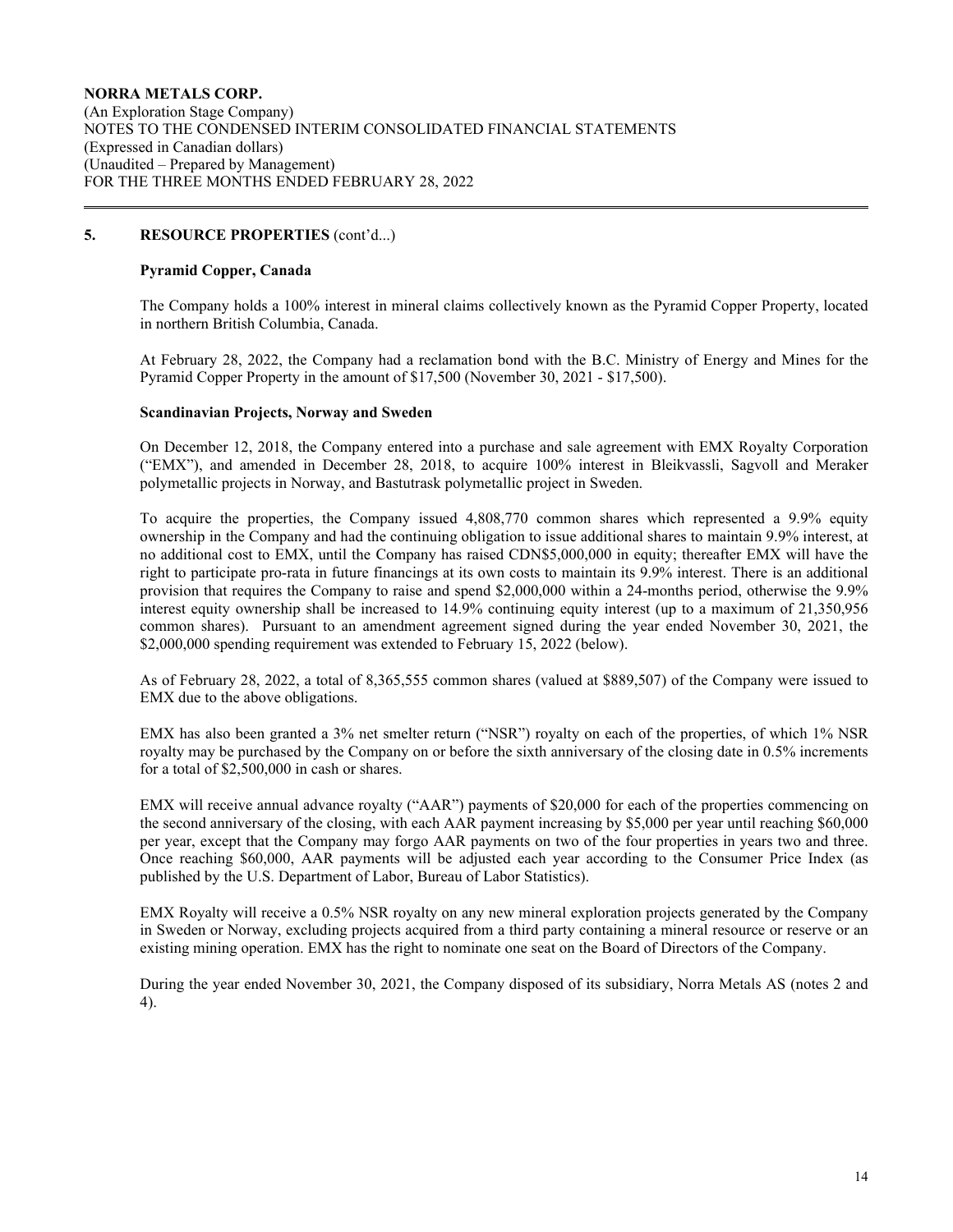## **NORRA METALS CORP.** (An Exploration Stage Company) NOTES TO THE CONDENSED INTERIM CONSOLIDATED FINANCIAL STATEMENTS (Expressed in Canadian dollars) (Unaudited – Prepared by Management) FOR THE THREE MONTHS ENDED FEBRUARY 28, 2022

## **5. RESOURCE PROPERTIES** (cont'd...)

During the year ended November 30, 2021, the Company entered into an amendment agreement whereby EMX waive its right to declare default if the Company complete the following obligations:

- i) cash payment of US\$143,646 on or before March 31, 2022 (paid).
- ii) 2022 land payments for the Bleikvassli and Meraker licenses on or before March 15, 2022 (paid).
- iii) file all appropriate work plans, landowner notification and off-road driving permit applications that are needed to conduct geological work programs on the Bleikvassli licenses on or before April 15, 2022 (ongoing negotiation with vendor to request for an extension).
- iv) execute a minimum of US\$50,000 in sampling, geophysical surveys, or other on-stie field work on the Meraker licenses on ore before December 31, 2022.
- v) complete a minimum of 3,500 meters of drilling across the Bleikvassli licenses.

Subsequent to February 28, 2022, the Company closed a non-brokered private placement (Note 14), and accordingly, the Company will issue additional shares to EMX to maintain its 9.9% interest. The Company is currently in default of the \$2,000,000 spending requirement, and may need to issue shares to EMX to maintain a 14.9% interest.

## **6. ACCOUNTS PAYABLE AND ACCRUED LIABILITIES**

The Company's accounts payable and accrued liabilities are as follows:

|                                                                           | February 28,<br>2022         | November 30,<br>2021         |
|---------------------------------------------------------------------------|------------------------------|------------------------------|
| Trade payables<br>Accrued liabilities<br>Due to related parties (Note 10) | 597,576<br>70,612<br>331,184 | 265,693<br>65,772<br>286,717 |
|                                                                           | 999,372                      | 618,182                      |

# **7. SHARE CAPITAL AND RESERVES**

## **Authorized**

Unlimited number of common shares without par value.

During the period ended February 28, 2022, the Company had no share activity.

During the year ended November 30, 2021, the Company issued 2,625,000 common shares pursuant to exercise of warrants for gross proceeds of \$262,500.

#### **Stock options**

The Company has a plan to grant stock options to directors, officers, employees and consultants of the Company. Under the plan, the board of directors has the discretion to issue the equivalent of up to 10% of the issued and outstanding shares of the Company from time to time. Stock options are generally for a term of up to five years from the date granted and are exercisable at a price that is not less than the market price on the date granted.

Vesting terms are determined at the discretion of the board of directors. Options issued to consultants providing investor relations services must vest in stages over a minimum of 12 months with no more than one-quarter of the options vesting in any three-month period.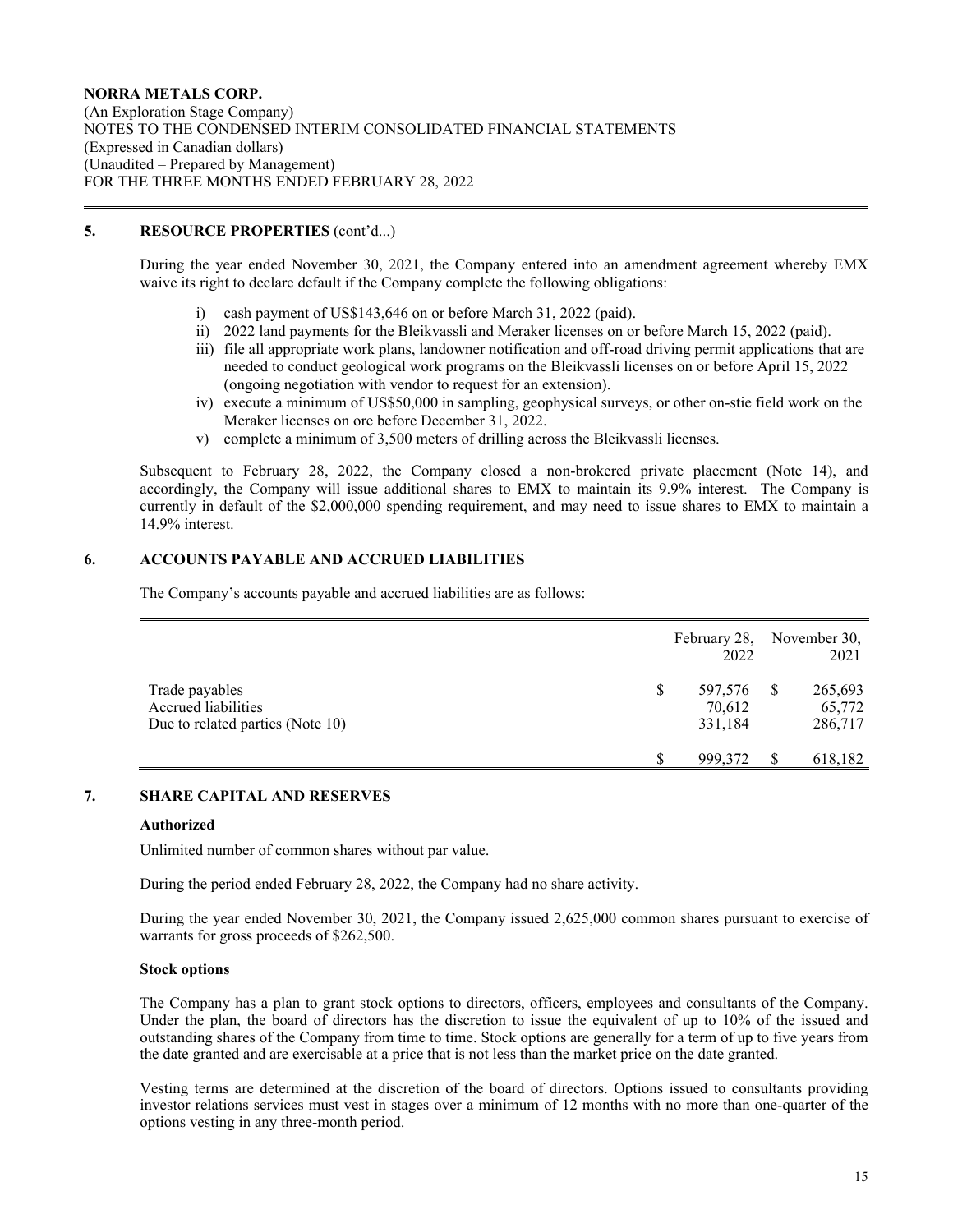## **NORRA METALS CORP.**

(An Exploration Stage Company) NOTES TO THE CONDENSED INTERIM CONSOLIDATED FINANCIAL STATEMENTS (Expressed in Canadian dollars) (Unaudited – Prepared by Management) FOR THE THREE MONTHS ENDED FEBRUARY 28, 2022

# **7. SHARE CAPITAL AND RESERVES** (cont'd...)

# **Stock options** (cont'd…)

Stock options outstanding as at November 30, 2021:

| <b>Expiry Date</b>                                          | Exercise<br>Price | November 30.<br>2020 | Granted   | Exercised                | Expired /<br>Cancelled | November 30.<br>2021 | Exercisable              |  |  |
|-------------------------------------------------------------|-------------------|----------------------|-----------|--------------------------|------------------------|----------------------|--------------------------|--|--|
| March 5, 2021                                               | 0.69<br>S         | 133,333              | ٠         | $\overline{\phantom{0}}$ | (133, 333)             | ۰                    |                          |  |  |
| August 26, 2021                                             | 0.54              | 548,334              | -         | ٠                        | (548, 334)             | -                    | $\overline{\phantom{0}}$ |  |  |
| August 20, 2023                                             | 0.06              | 700,000              | ۰         | ۰                        | ۰                      | 700,000              | 700,000                  |  |  |
| September 17, 2023                                          | 0.30              | 533,334              | ٠         | ۰                        | ۰                      | 533,334              | 533,334                  |  |  |
| November 1, 2023                                            | 0.30              | 83,333               |           | ۰                        | ۰                      | 83.333               | 83.333                   |  |  |
| March 5, 2024                                               | 0.11              | $\sim$               | 5,000,000 | ۰                        | ٠                      | 5,000,000            | 5,000,000                |  |  |
| Total                                                       |                   | 1,998,334            | 5,000,000 |                          | (681, 667)             | 6,316,667            | 6,316,667                |  |  |
| Weighted average exercise price                             |                   | 0.31                 | S<br>0.11 | ۰                        | S<br>\$<br>0.57        | 0.12                 | \$.<br>0.12              |  |  |
| Weighted average remaining contractual life<br>$2.16$ years |                   |                      |           |                          |                        |                      |                          |  |  |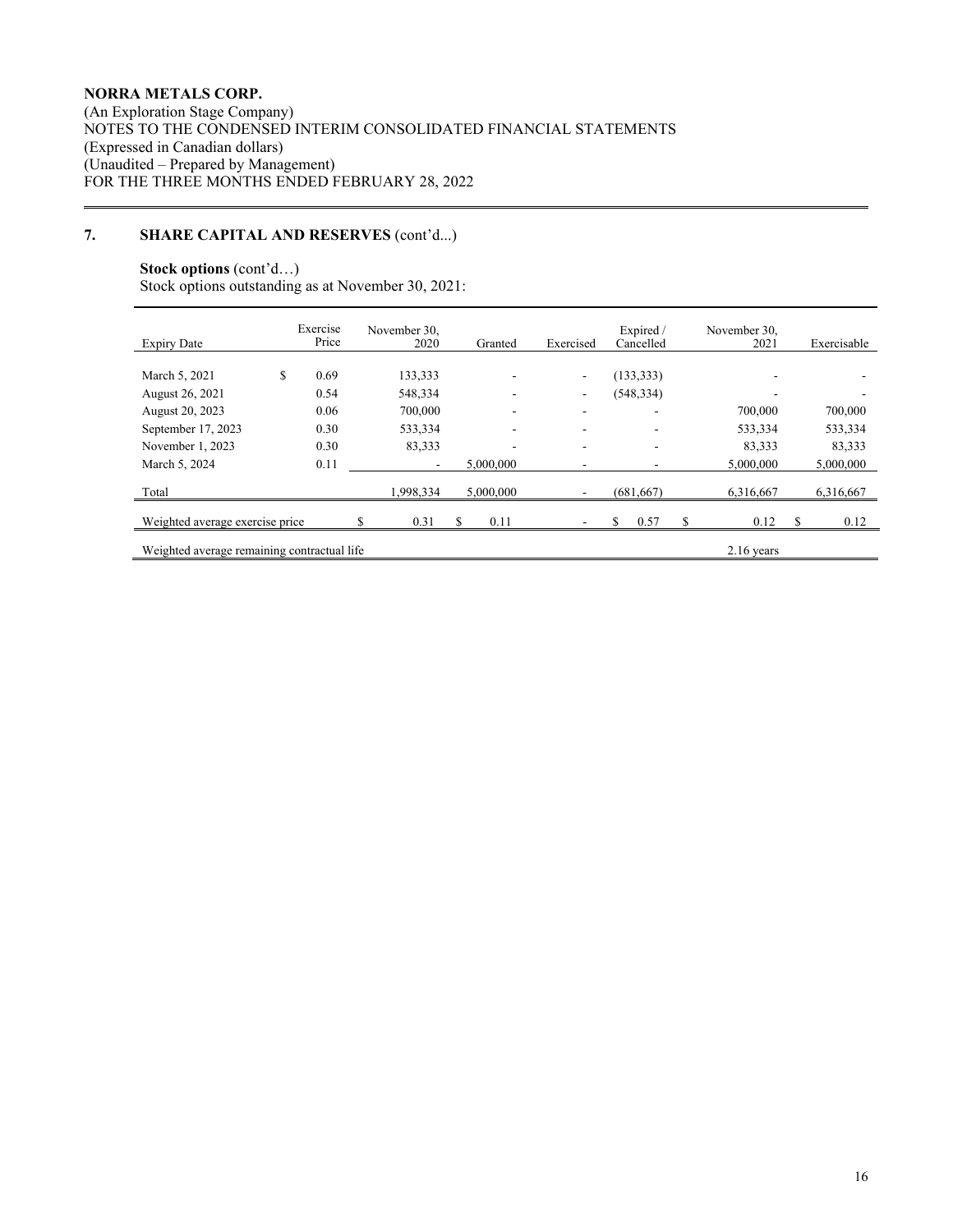## **8. SHARE CAPITAL AND RESERVES** (cont'd...)

## **Stock options** (cont'd…)

The following weighted average assumptions were used for the Black-Scholes option pricing model valuation of options granted for the period ended February 28, 2022 and year ended November 30, 2021:

|                                                | Period ended<br>February 28,<br>2022 | Year ended<br>November 30,<br>2021 |
|------------------------------------------------|--------------------------------------|------------------------------------|
|                                                |                                      |                                    |
| Risk-free interest rate                        |                                      | $0.49\%$                           |
| Expected life of options                       |                                      | 3 years                            |
| Expected annualized volatility                 |                                      | 157.82%                            |
| Exercise price                                 |                                      | \$0.11                             |
| Weighted average fair value of options granted |                                      | \$0.06                             |
| Expected dividend rate                         |                                      |                                    |

## **Warrants**

Warrants outstanding as at February 28, 2022:

| <b>Expiry Date</b>                          |   | Exercise<br>Price |  | November 30,<br>2021 |  | Granted                  |  | Exercised |  | Expired /<br>Cancelled |  | February 28,<br>2022 |
|---------------------------------------------|---|-------------------|--|----------------------|--|--------------------------|--|-----------|--|------------------------|--|----------------------|
|                                             |   |                   |  |                      |  |                          |  |           |  |                        |  |                      |
| September 23, 2022                          | S | 0.15              |  | 27,550,000           |  |                          |  | ۰         |  |                        |  | 27,550,000           |
| September 23, 2022                          |   | 0.15              |  | 939,400              |  | -                        |  | ۰         |  |                        |  | 939,400              |
|                                             |   |                   |  |                      |  |                          |  |           |  |                        |  |                      |
| Total                                       |   |                   |  | 28,489,400           |  | ۰                        |  |           |  |                        |  | 28,489,400           |
|                                             |   |                   |  |                      |  |                          |  |           |  |                        |  |                      |
| Weighted average exercise price             |   |                   |  | 0.15                 |  | $\overline{\phantom{a}}$ |  | ۰         |  | ۰                      |  | 0.15                 |
|                                             |   |                   |  |                      |  |                          |  |           |  |                        |  |                      |
| Weighted average remaining contractual life |   |                   |  |                      |  |                          |  |           |  | $0.57$ years           |  |                      |

Warrants outstanding as at November 30, 2021:

| <b>Expiry Date</b>                          |   | Exercise<br>Price | November 30.<br>2020 | Granted |   | Exercised   |   | Expired /<br>Cancelled | November 30.<br>2021 |
|---------------------------------------------|---|-------------------|----------------------|---------|---|-------------|---|------------------------|----------------------|
|                                             |   |                   |                      |         |   |             |   |                        |                      |
| February 15, 2021                           | S | 0.10              | 5.988.334            | ٠       |   | (2,625,000) |   | (3,363,334)            |                      |
| November 8, 2021                            |   | 0.10              | 1.800.000            | ٠       |   | ۰           |   | (1,800,000)            | -                    |
| September 23, 2022                          |   | 0.15              | 27,550,000           | ۰       |   | ۰           |   |                        | 27,550,000           |
| September 23, 2022                          |   | 0.15              | 939,400              | ٠       | ۰ |             |   |                        | 939,400              |
| Total                                       |   |                   | 36,277,734           | ۰       |   | (2.625,000) |   | (5,163,334)            | 28,489,400           |
|                                             |   |                   |                      |         |   |             |   |                        |                      |
| Weighted average exercise price             |   |                   | 0.14                 |         |   | 0.10        | S | 0.10                   | 0.15                 |
| Weighted average remaining contractual life |   |                   |                      |         |   |             |   |                        | $0.81$ years         |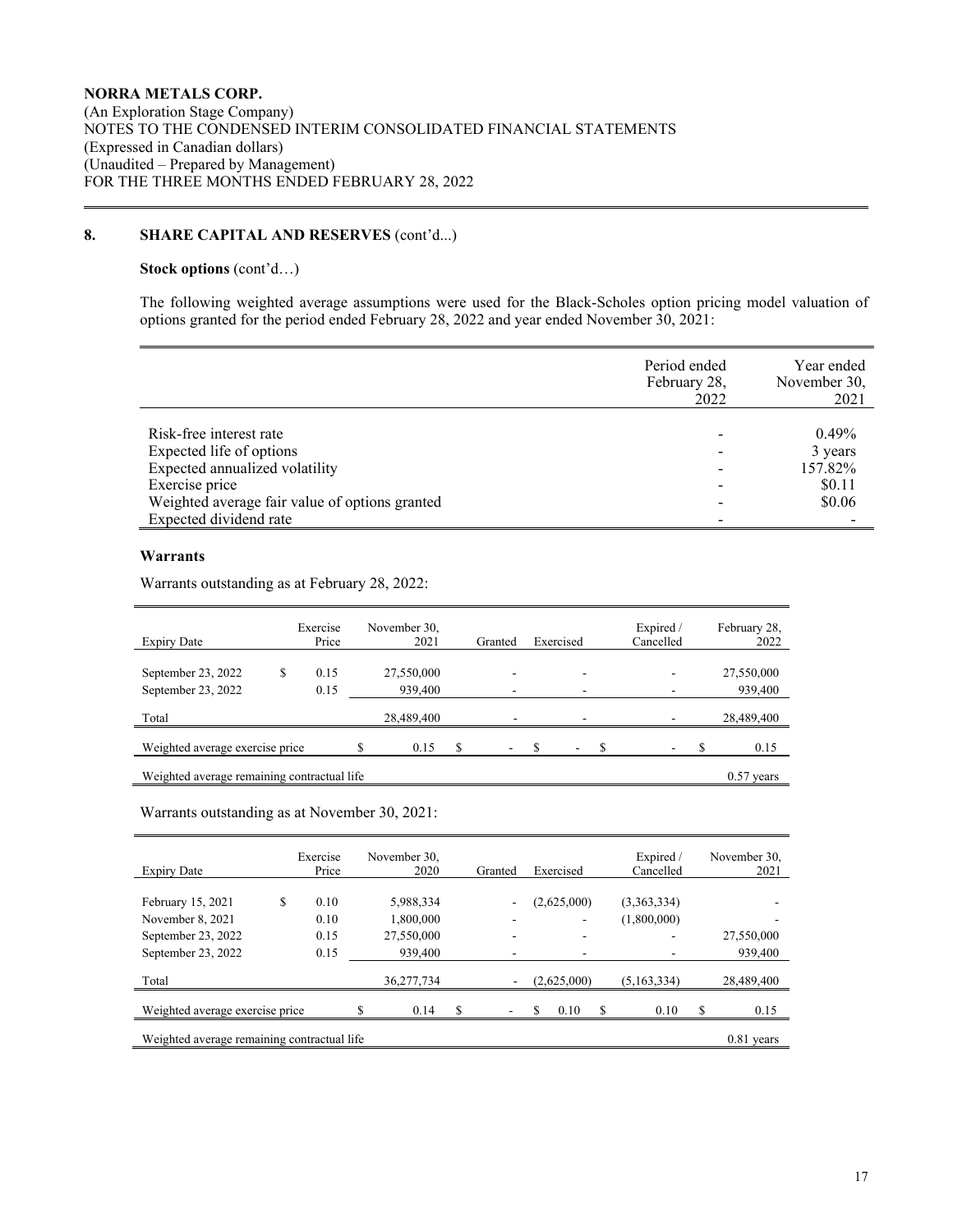### **NORRA METALS CORP.** (An Exploration Stage Company) NOTES TO THE CONDENSED INTERIM CONSOLIDATED FINANCIAL STATEMENTS (Expressed in Canadian dollars) (Unaudited – Prepared by Management) FOR THE THREE MONTHS ENDED FEBRUARY 28, 2022

### **8. CAPITAL MANAGEMENT**

The Company defines its capital as shareholders' equity (deficiency). The Board of Directors does not establish quantitative return on capital criteria for management due to the nature of the Company's business. The Company has in the past invested its capital in liquid investments to obtain adequate returns. The investment decision is based on cash management to ensure working capital is available to meet the Company's short-term obligations while maximizing liquidity and returns on unused capital. The Company does not pay dividends. The Company is not subject to any externally imposed capital requirements.

The Company raises capital to fund its corporate and exploration costs and other obligations through the sale of its common shares or units consisting of common shares and warrants in order to operate its business and safeguard its ability to continue as a going concern. Although the Company has been successful at raising funds in the past through issuance of share capital, it is uncertain whether it will continue this financing due to uncertain economic conditions. There have been no changes to the Company's approach to capital management during the year.

## **9. SEGMENTED INFORMATION**

The Company operates in one segment – the acquisition and exploration of resource properties. As at February 28, 2022, the Company's operations and assets were held in Norway.

## **10. RELATED PARTY TRANSACTIONS**

During the period ended February 28, 2022, the Company entered into the following transactions with related parties, directors and key management personnel. Key management personnel are individuals responsible for planning, directing and controlling the activities of the Company and include certain directors and officers.

Transactions with related parties and key management personnel are as follows:

| Paid or accrued to:                                                                                                                 | Nature of<br>transactions                  | February 28,<br>2022   |       | February 28,<br>2021 |
|-------------------------------------------------------------------------------------------------------------------------------------|--------------------------------------------|------------------------|-------|----------------------|
| Key management personnel:<br>A company controlled by the CEO<br>A company controlled by a CFO<br>A company controlled by a Director | Consulting<br>Professional<br>Professional | \$<br>30,000<br>15,000 | -S    | 30,000<br>15,000     |
| Total                                                                                                                               |                                            | 45,000                 |       | 45,000               |
| <b>Related parties:</b><br>A family member of a Director                                                                            | Geological consulting                      | \$                     | $- S$ | 6,000                |

The amounts due to related parties included in accounts payable and accrued liabilities are as follows:

|                                                        | 2022 | February 28, November 30,<br>2021 |
|--------------------------------------------------------|------|-----------------------------------|
| Due to Directors and companies controlled by Directors |      | 286.717                           |

As at February 28, 2022, the Company has \$3,808 (November 30, 2021 - \$3,808) in the loan payable owing to a director of the Company consisting of \$Nil principal and accrued interest expense of \$3,808.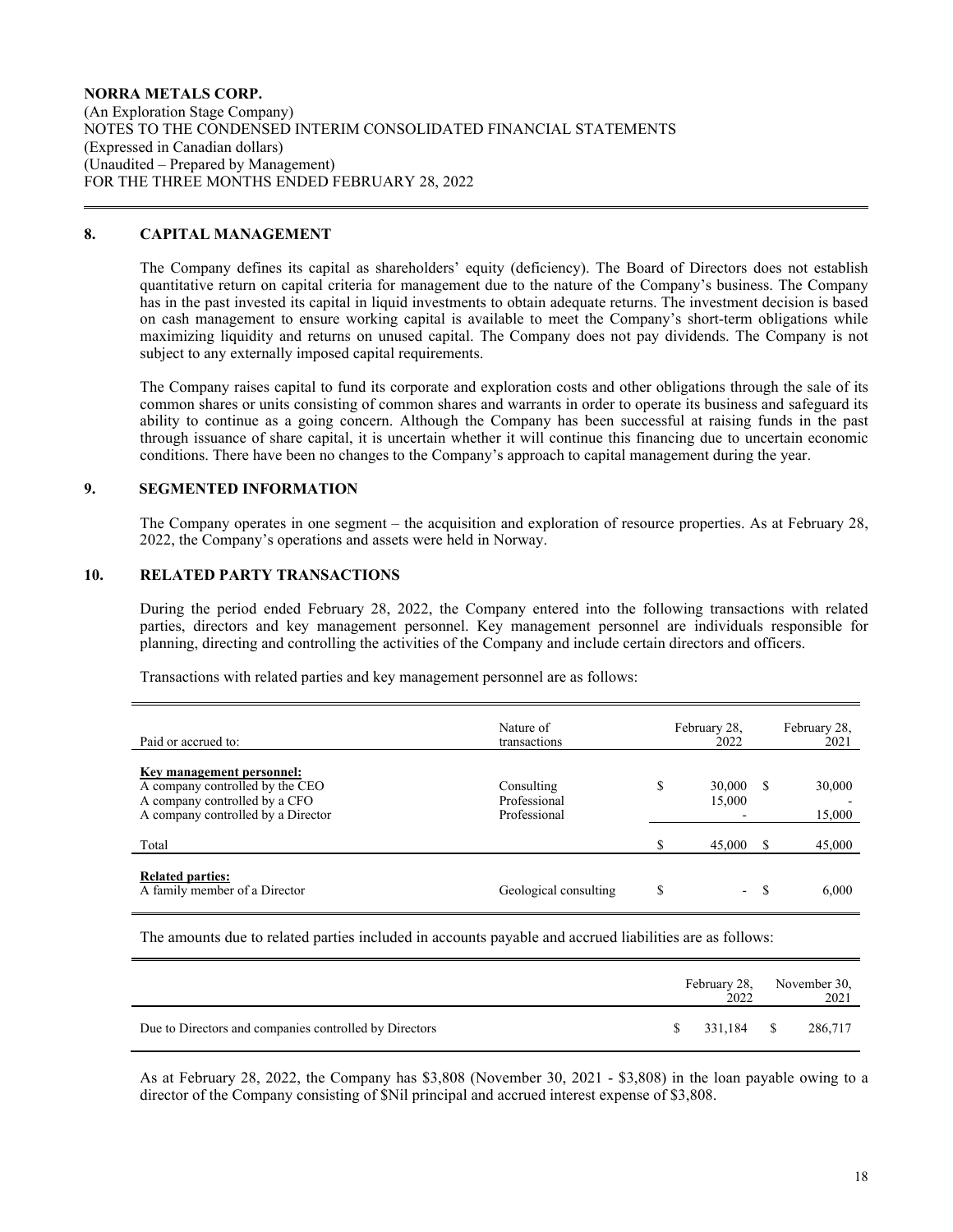## **10. RELATED PARTY TRANSACTIONS** (cont'd...)

The amounts paid to related parties included in prepaid expenses are as follows:

|              |    | 2022     | February 28, November 30,<br>2021 |
|--------------|----|----------|-----------------------------------|
| Due from CEO | S. | 4,098 \$ | 1,739                             |

## **11. SUPPLEMENTAL DISCLOSURE WITH RESPECT TO CASH FLOWS**

During the period ended February 28, 2022 and 2021, the Company did not have any significant non-cash transactions.

## **12. FINANCIAL AND CAPITAL RISK MANAGEMENT**

Financial instruments measured at fair value are classified into one of three levels in the fair value hierarchy according to the relative reliability of the inputs used to estimate the fair values. The three levels of the fair value hierarchy are described below.

Level 1 - quoted prices (unadjusted) in active markets for identical assets or liabilities;

- Level 2 inputs other than quoted prices included in Level 1 that are observable for the asset or liability, either directly (i.e., as prices) or indirectly (i.e., derived from prices); and
- Level 3 inputs for the asset or liability that are not based on observable market data (unobservable inputs).

#### **Fair value of financial instruments**

The Company has various financial instruments including cash, receivables, accounts payable and accrued liabilities and a loan payable. The carrying values of receivables, accounts payable and accrued liabilities, and loan payable approximate their fair values due to the short-term nature of these financial instruments.

Cash is carried at a level 1 fair value measurement.

The Company's risk exposures and the impact on the Company's financial instruments are summarized below:

#### **Credit risk**

The Company is exposed to credit risk only with respect to uncertainties as to timing and amount of collectability of receivables. The Company believes its credit risk is low because a portion of receivables are comprised of goods and services tax (GST) and other government refunds, which is recoverable from the governing body in Canada. Management does not believe the receivables are impaired. The Company doesn't believe there is significant credit risk associated with cash as these amounts are held with major Canadian banks.

#### **Liquidity risk**

Liquidity risk is the risk that the Company will not be able to meet its financial obligations as they fall due. The Company's approach to managing liquidity risk is to ensure that it will have sufficient liquidity to meet liabilities when due. As at February 28, 2022, the Company had a cash balance of \$211,858 (November 30, 2021 – \$27,580) to settle current liabilities of \$899,013 (November 30, 2021 – \$621,990). All of the Company's financial liabilities have contractual maturities of 30 days or due on demand and are subject to normal trade terms.